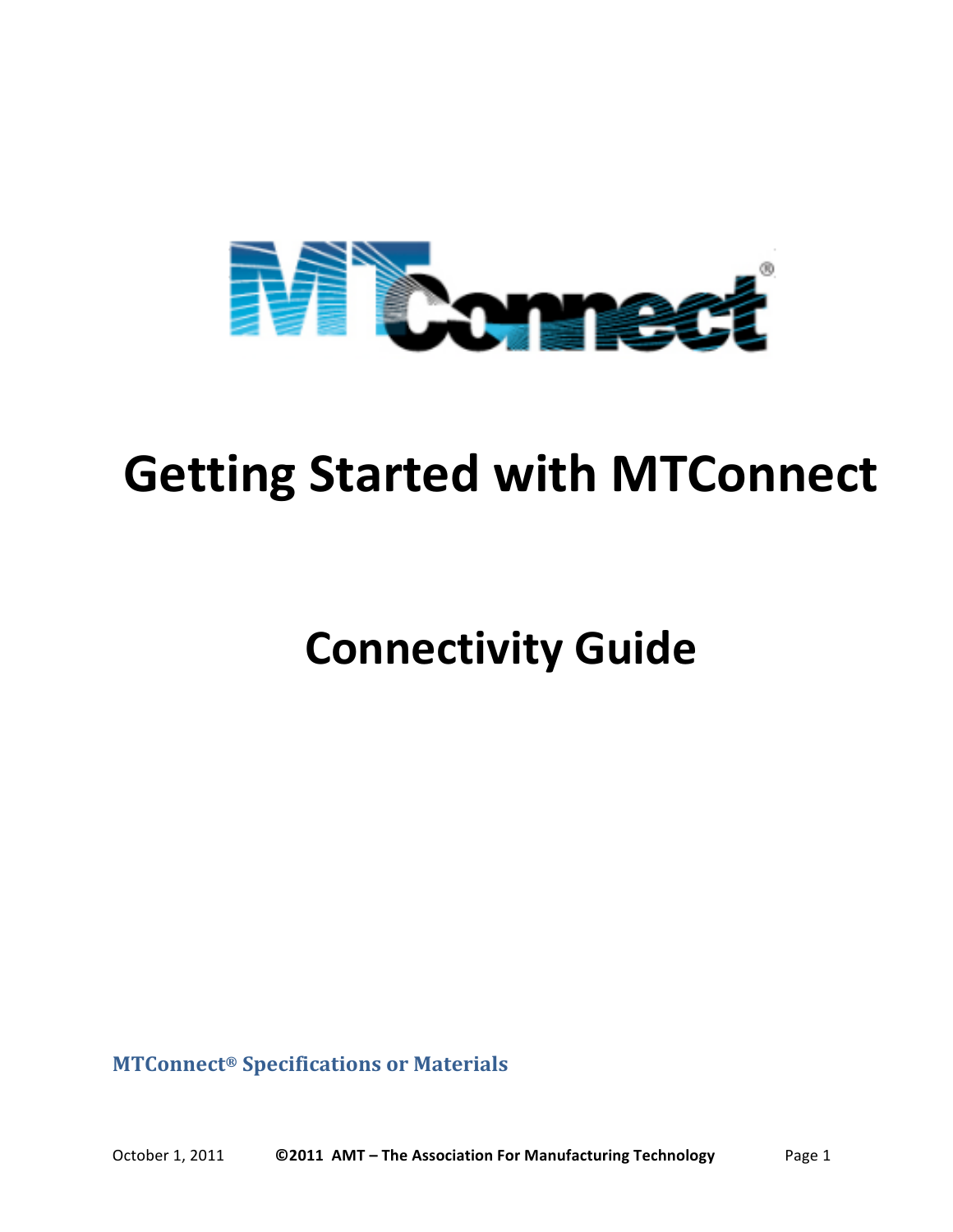AMT - The Association For Manufacturing Technology ("AMT") owns the copyright in this MTConnect® Specification or Material. AMT grants to you a non-exclusive, non-transferable, revocable, non-sublicensable, fully-paid-up copyright license to reproduce, copy and redistribute this MTConnect® Specification or Material, provided that you may only copy or redistribute the MTConnect® Specification or Material in the form in which you received it, without modifications, and with all copyright notices and other notices and disclaimers contained in the MTConnect® Specification or Material.

If you intend to adopt or implement an MTConnect® Specification or Material in a product, whether hardware, software or firmware which complies with an MTConnect® Specification, you SHALL agree to the MTConnect® Specification Implementer License Agreement ("Implementer License") or to the MTConnect® Intellectual Property Policy and Agreement ("IP Policy"). The Implementer License and IP Policy each sets forth the license terms and other terms of use for MTConnect® Implementers to adopt or implement the MTConnect® Specifications, including certain license rights covering necessary patent claims for that purpose. These materials can be found at www.MTConnect.org, or by contacting Paul Warndorf at pwarndorf@mtconnect.hyperoffice.com.

MTConnect® Institute and AMT have no responsibility to identify patents, patent claims or patent applications which may relate to or be required to implement a Specification, or to determine the legal validity or scope of any such patent claims brought to their attention. Each MTConnect® Implementer is responsible for securing its own licenses or rights to any patent or other intellectual property rights that may be necessary for such use, and neither AMT nor MTConnect® Institute have any obligation to secure any such rights.

This Material and all MTConnect® Specifications and Materials are provided "as is" and MTConnect® Institute and AMT, and each of their respective members, officers, affiliates, sponsors and agents, make no representation or warranty of any kind relating to these materials or to any implementation of the MTConnect® Specifications or Materials in any product, including, without limitation, any expressed or implied warranty of noninfringement, merchantability, or fitness for particular purpose, or of the accuracy, reliability, or completeness of information contained herein. In no event shall MTConnect® Institute or AMT be liable to any user or implementer of MTConnect® Specifications or Materials for the cost of procuring substitute goods or services, lost profits, loss of use, loss of data or any incidental, consequential, indirect, special or punitive damages or other direct damages, whether under contract, tort, warranty or otherwise, arising in any way out of access, use or inability to use the MTConnect® Specification or other MTConnect® Materials, whether or not they had advance notice of the possibility of such damage.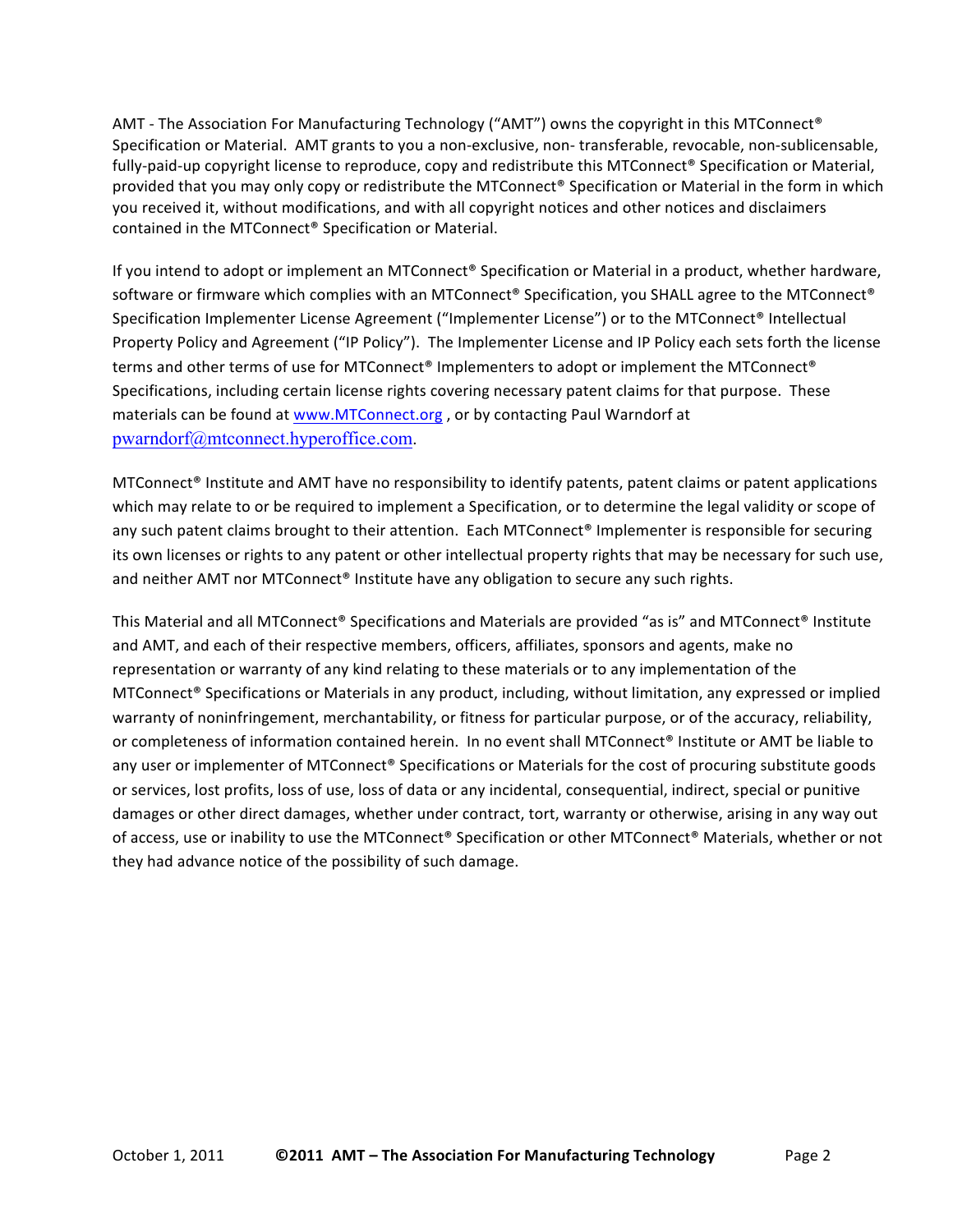## **Table of Contents**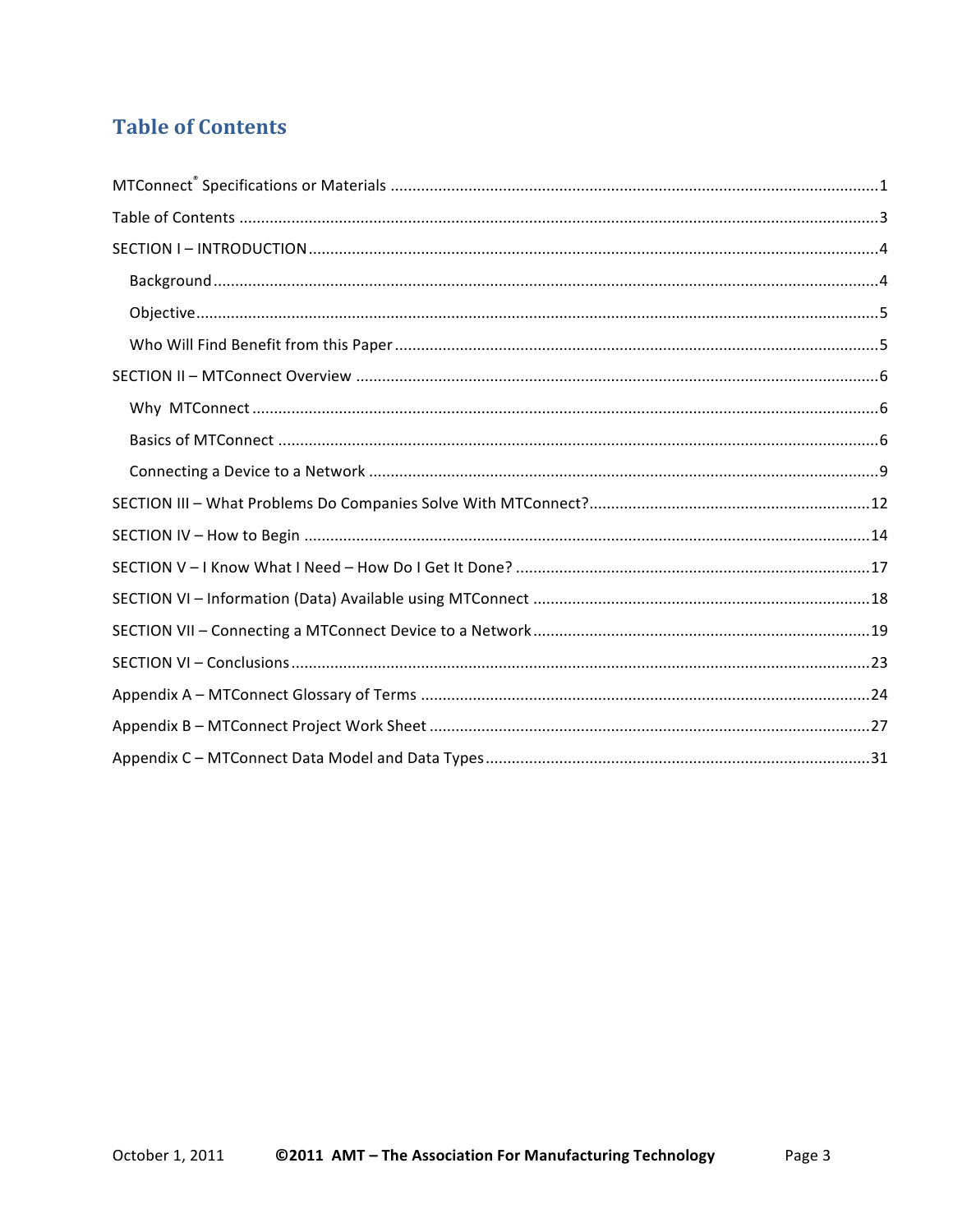## **SECTION I – INTRODUCTION**

#### **Background**

A major challenge to the wide adoption of the MTConnect® standard on the shop floor is the lack of a clear understanding of what is required to implement the standard and how to connect applications to the machine tools in existence on the shop floor today. (AMT has estimated there are over 1.2 million machine tools installed in the US that could be enabled with MTConnect. Industry experts stated in 2010 that only four to five percent of all machine tools worldwide were connected to a data collection system. The need for connectivity to existing machines, in addition to new machines, was recognized from the beginning of the development of the standard. To address this issue, a proposal was made to the MTConnect Technical Advisory Group during the International Manufacturing Technology Show (IMTS) 2010 for the creation of a working group to address this issue. This committee was named the Shop Floor Connectivity Working Group and consisted of members from the following organizations:

Memex Automation, Inc. (Co-Chair) FA Consulting & Technology, LLC (Co-Chair) Advanced Technologies Services, Inc. **FANUC FA America** General Dynamics - OTS Georgia Tech Factory Information Systems Lab Nexas Networks Inc. Pinaka Systems, Inc. Predator Software, Inc. Real Time Development Corp. Remmele Engineering, Inc. SCADAware, Inc. Southern Manufacturing Technologies, Inc. System Insights, Inc. TechSolve, Inc. Virtual Photons Electrons, LLC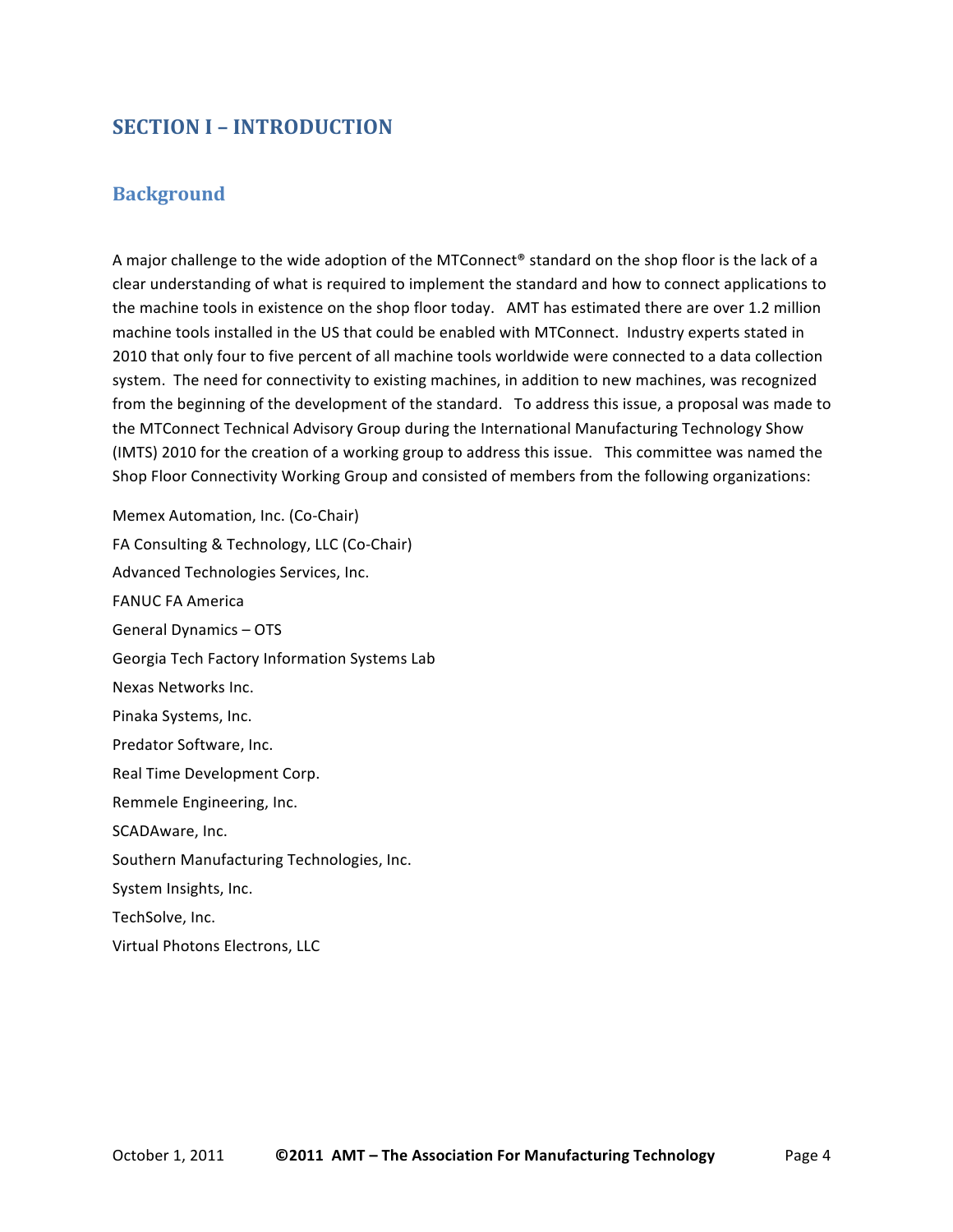## **Objective**

The efforts of this working group are contained in this document outlining key considerations for the implementation of the MTConnect standard to a wide variety of manufacturing equipment (e.g. machine tools) representing many different generations of technology.

This guide does not address requirements for implementing software applications that use data conforming to the MTConnect standard. It does, however, discuss a number of issues to be considered in planning your project and for preparation for discussions with third-party solution providers who implement solutions compliant to the MTConnect standard.

No vendor specific hardware or software solutions will be highlighted in this Connectivity Guide - only guidelines that should be evaluated by anyone considering the implementation of MTConnect on their production floor have been described.

Note: For the balance of this guide, the terms "Device" and "Devices" will be used to describe any piece, or multiple pieces, of equipment on the shop floor. Device(s) may be a machine tool or other piece(s) of process equipment.

### **Who Will Find Benefit from this Paper**

This paper is intended to assist those individuals or companies who are interested in implementing shop floor software information systems and tools incorporating the use of the MTConnect standard. This paper specifically focuses on information for those who are considering adopting the MTConnect standard for both new and existing machine tools. It provides information to help in understanding the capabilities and limitations of your equipment and a variety of technology requirements that must be addressed by the decision makers, as well as the support personnel, who will be responsible for the implementation of the software information systems and tools on your shop floor. From the business side, this will include the owners and top management of the business as well as the operations and engineering management. From the implementation and support side, this normally includes the organization's IT staff, Manufacturing Engineering/Manufacturing staff and shop floor personnel who will be supporting the implementation. It is the objective of this document to provide information to all levels of the organization that need a clear understanding of the benefits and technology limitations of integrating the MTConnect standard to your equipment.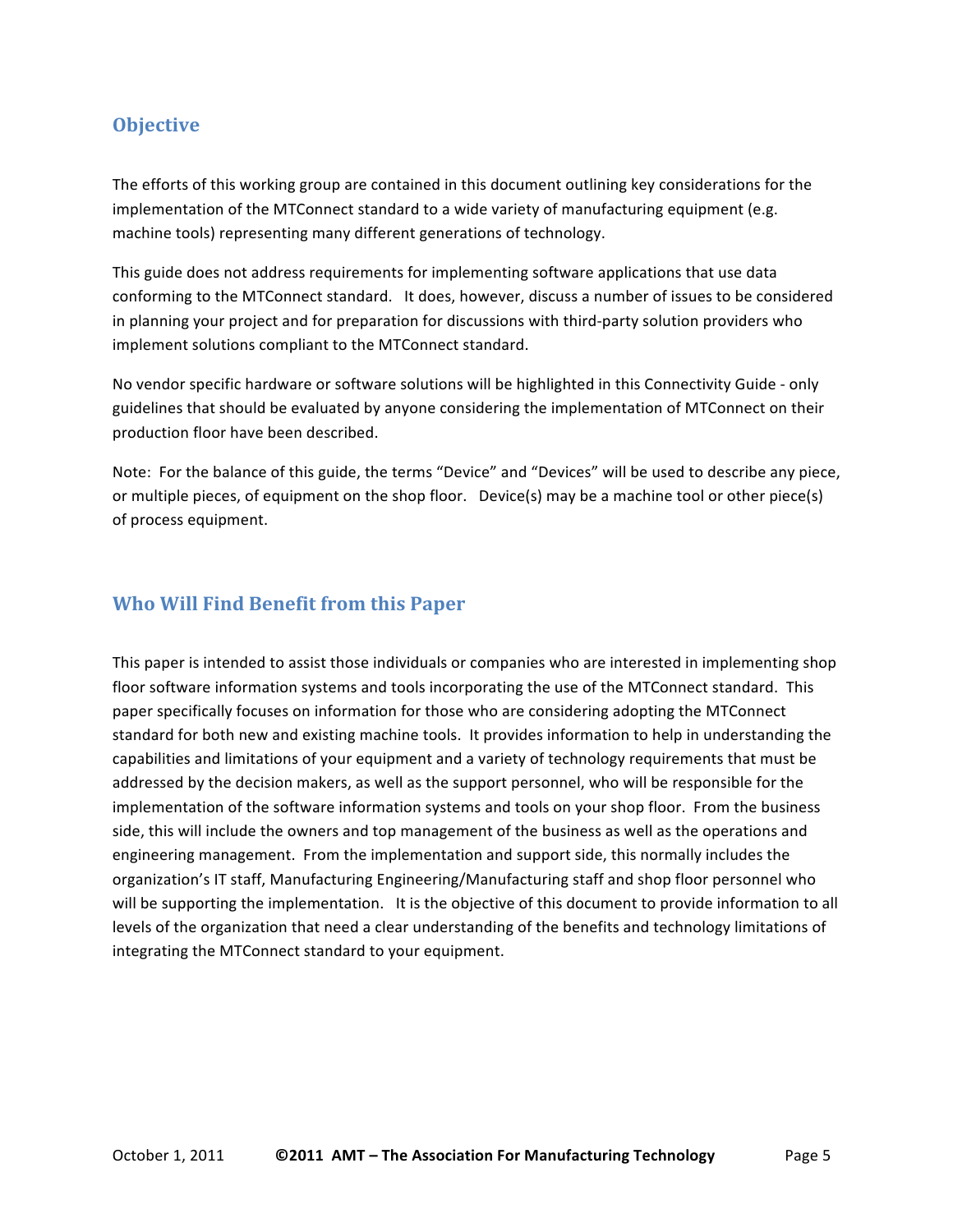## **SECTION\*II – MTConnect\*Overview**

## **Why MTConnect**

MTConnect is a universal factory floor communications protocol that many experts and business owners have agreed is necessary. Those considering implementation may need to know more about the implementation strategies before adopting this standard into their operations.

MTConnect is designed specifically for the shop floor environment. While there are numerous communication solutions available for the shop floor, MTConnect offers one very distinct difference. MTConnect is the first standard to define a "dictionary" for manufacturing data. This means that data from multiple machines will have a common definition – name, units, values, and context.

Traditionally when installing software applications that use shop floor data, the description of the data (name, scaling, meaning, etc.) is defined at the point of use – the application. This means that if you use the same data for more than one application, you must repeat the efforts to define your data for each application. This increases installation costs and time, increases your long term costs to maintain each application, and introduces a level of complexity that leads to errors and system failures.

With MTConnect, the data is defined only once at the MTConnect compliant interface to the device or machine tool. Once the data is defined based on the MTConnect standard protocol, it can then easily be used by all MTConnect compliant software applications. This eliminates the need to redefine the data within each application.

This fundamental difference significantly reduces startup time, overall project costs, and long term maintenance of software system interfaces. MTConnect compliant devices process information locally and then provide that data in a consistent format to any application - ERP, MES, Production Management Systems, Maintenance Systems, browsers, spreadsheets, and countless other applications. This approach leads to a plug-and-play atmosphere that mimics the PC computer arena.

## **Basics of MTConnect**

MTConnect is an Open, Extensible, and Royalty Free standard.

As an open standard, MTConnect is based on well defined, commercially available technologies. The MTConnect protocol is based on standard Internet technologies - HTTP and XML (Extensible Mark-Up Language) – the underlying language of most web sites).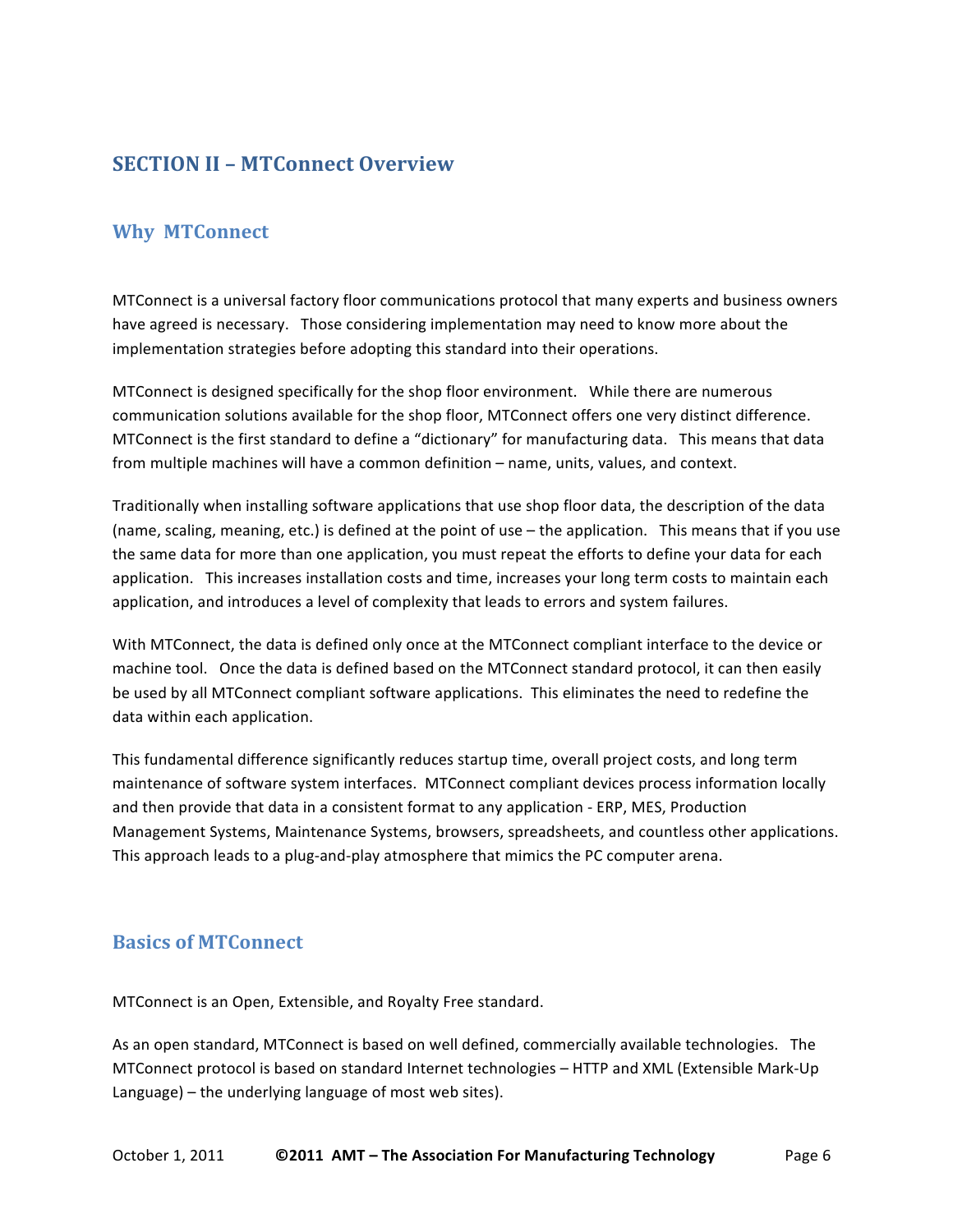Extensibility is a key feature of the MTConnect standard. The MTConnect Institute clearly understands a standard cannot address every conceivable data type needed on the shop floor. MTConnect provides a clearly defined method for adding new data types which can be exchanged between machines and applications; providing the flexibility to meet the demands of any environment. The most common extensions implemented by industry will be considered for additions to future releases of the MTConnect Standard – continually improving and expanding the standard.

As a royalty free standard, no one is required to pay a licensing fee to the MTConnect Institute for use of the standard. Companies who agree to the MTConnect licensing agreement can integrate MTConnect with their products. Costs associated with products or services related to MTConnect apply to the products or services themselves – not an additional license fee for the use of the MTConnect standard. Additionally, from an MTConnect Institute perspective, there is no cost for a company to implement the MTConnect standard for their own equipment. This does not mean that companies cannot charge for their implementation of MTConnect. That is entirely up to those companies.

A system implemented using the MTConnect standard is made up of five fundamental components (see Figure 1 below).

**Device** – commonly a machine tool, but can be any piece of equipment or data source.

**Adapter** – An optional piece of software (and sometimes hardware) that provides a link or conversion from the data source and proprietary data definition in the device to the MTConnect Data definition. This can be thought of as a translator. The Adapter is not needed for devices that use MTConnect as their native language.

**Agent** – A piece of software that collects, arranges, and stores data from the device or adapter. It receives requests for data from applications, processes those requests, and then transmits the required data. The function of the Agent, and its associated data dictionary, is defined by the MTConnect Standard. It is the only part of the communication system that is specifically defined by the standard. The other components (as illustrated in Figure 1 below) represent your equipment, your plant or shop communications network, and your software application.

Network – The physical connection between a data source (device) and the data consumer (application). Typically, this is an Ethernet network. The communication on the network normally uses standard network communications methods – HTTP protocol. It should be noted that the MTConnect structure is adaptable and can be implemented in conjunction with other networking solutions other than Ethernet and Internet protocols.

**Application (Client)** – The application is the actual requestor and consumer of MTConnect data. Typical functions of the application are to request, store, manipulate and display data. The Application includes a function called the Client which initiates all requests for MTConnect data. The Client is a software function in the application that actually requests data from the Agent and translates that data into the format required for the application.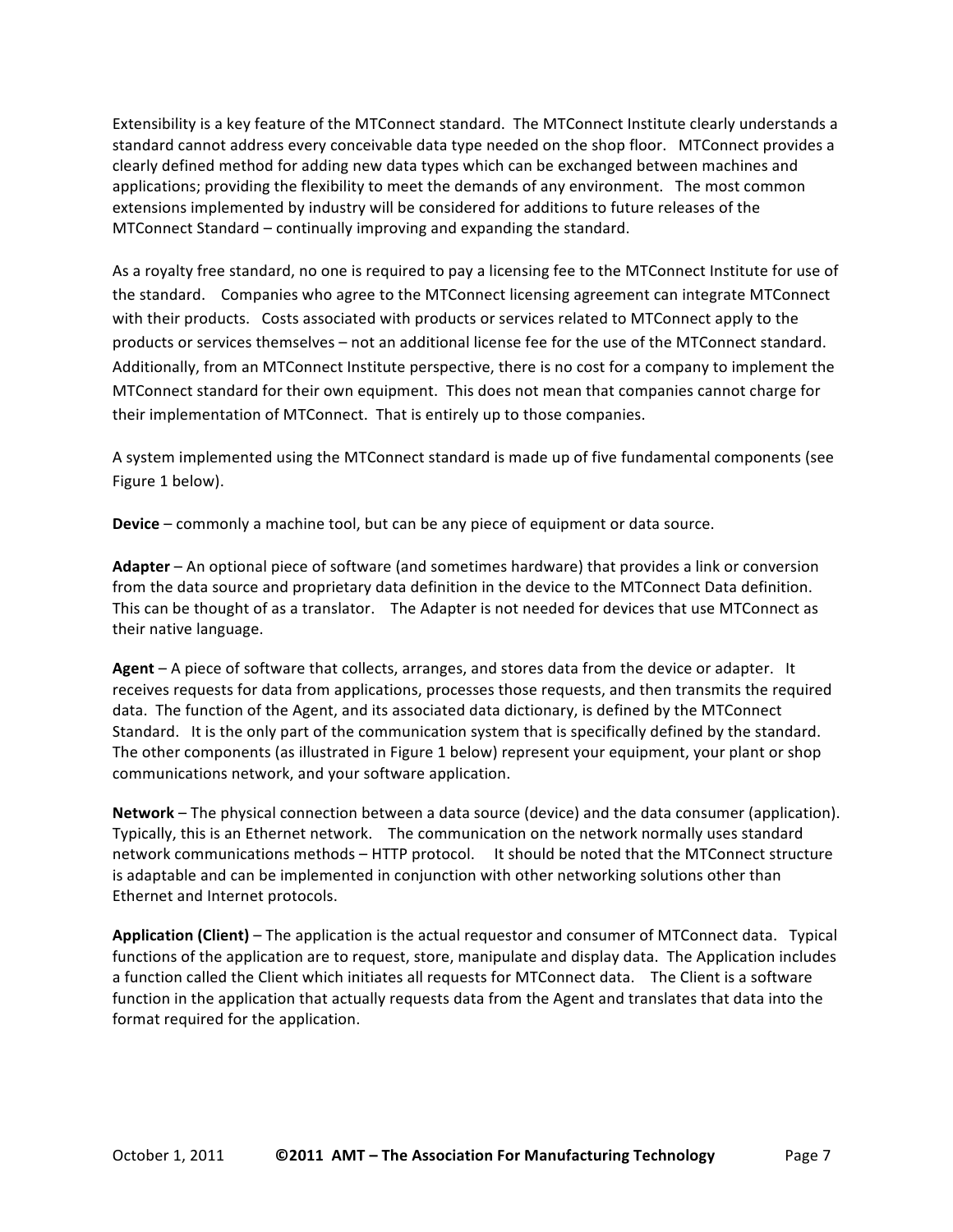## **Application**



**Figure 1 – Overview** 

The MTConnect Standard does not restrict the physical implementation of how a system using the MTConnect standard may be implemented.

- The Network may be a physical implementation like an Ethernet network. It can also be implemented using wireless or other technologies. (MTConnect is network neutral).
- Using the Network Protocol (HTTP) does not mean that your machine is automatically connected outside of your plant to the Internet. This is a communications method only. Protection of your data is controlled by your network security standards, such as firewalls or other popular security methods. If you should choose to make your machine data available over the Internet (maybe for remote connection to your machine builder's service department), it is much easier to do since the underlying communications standard is based on the Internet protocol
- The MTConnect Standard does not specify where the Adapter and Agent functions are located. They typically are located at the device. However, they can be placed anywhere in the networking architecture on, for example, a separate computer. Also, they do not need to be located together. It is acceptable to have the Adapter installed at the device and the Agent installed along with the Client. The location of these functions should be considered when implementing MTConnect since they will impact the level of data flow on different segments of your network.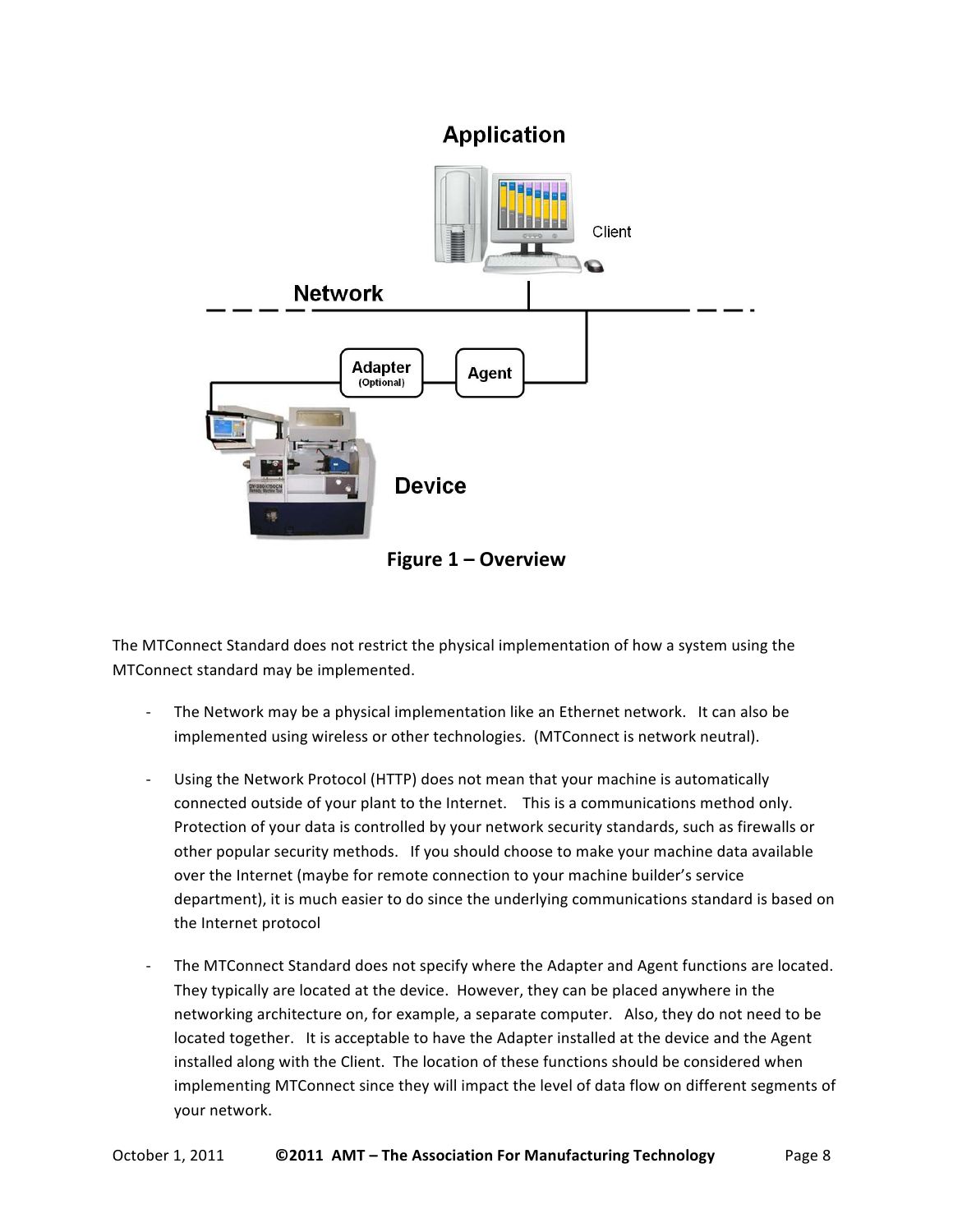## **Connecting a Device to a Network**

While it may be straight forward to integrate a new machine tool that natively speaks MTConnect into your plant, how do you connect equipment that does not natively speak MTConnect into your network? Connection of the 1.2 million machine tools already installed in production shops in the US (many more than that internationally) is the major premise for this Connectivity Guide.

There are a variety of factors that impact the viability of communicating data from either new or older devices to an application. These factors are primarily defined by the capabilities of your equipment and the requirements of your software application(s). Understanding the capabilities of your existing machine to communicate data is a good starting point for your assessment. This paper cannot address every machine and technology in your plant. However, you can make an initial assessment of your equipment since most machines will naturally fall into one of three general groups - MTConnect Native Devices, MTConnect Translation Dependant Devices, or MTConnect Data Connection Dependant Devices. All machines can provide data using one of the methods described below.

**MTConnect Native** Devices (Figure 2) are devices (machines or equipment) that are provided with MTConnect functions and the data dictionary integrated into the device and it is capable to be connected to a network and MTConnect compliant software applications without the addition of other components. No additional functions must be added to enable communications. Basically, the Device naturally communicates using the MTConnect Standard.



**Application** 

**Figure 2 – MTConnect Native Device**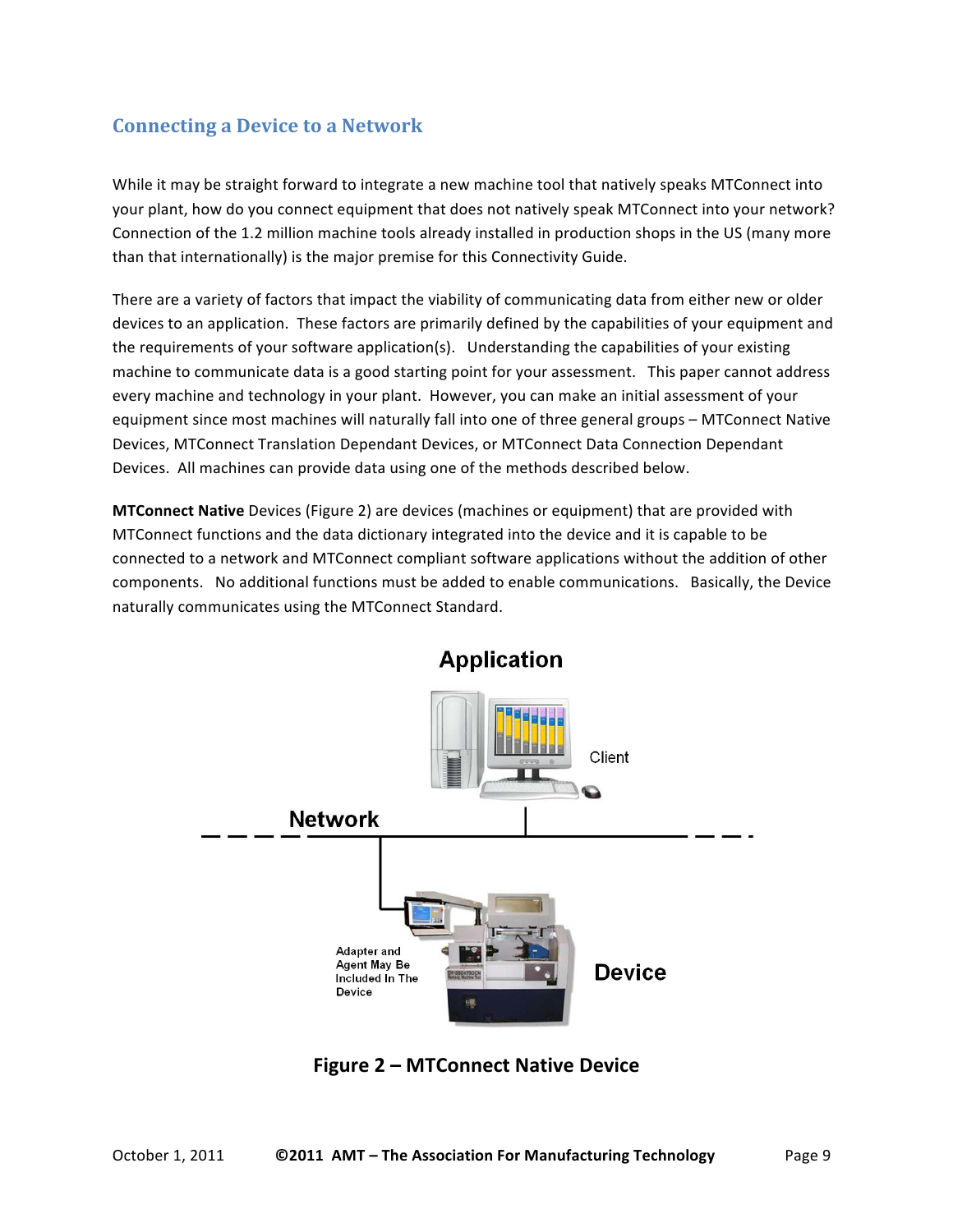**MTConnect Translation** Dependent Devices (Figure 3) are devices (machines or equipment) that require a separate function, or Translation Unit, (software and/or hardware) to translate data from the native language of the device into MTConnect compliant data. Data is available to a software application from the device but it needs to be translated into the MTConnect standard dictionary names via an Adapter. The Translation Unit, as defined for MTConnect Translation Dependent Devices, performs the function of linking two different communication systems so that they can exchange information with each other. This translation may include both physical changes (e.g. serial communications converted to Ethernet) and logical changes to translate data from the native language of the device to MTConnect compliant data.

![](_page_9_Figure_1.jpeg)

**Figure 3 – MTConnect Translation Dependent Device**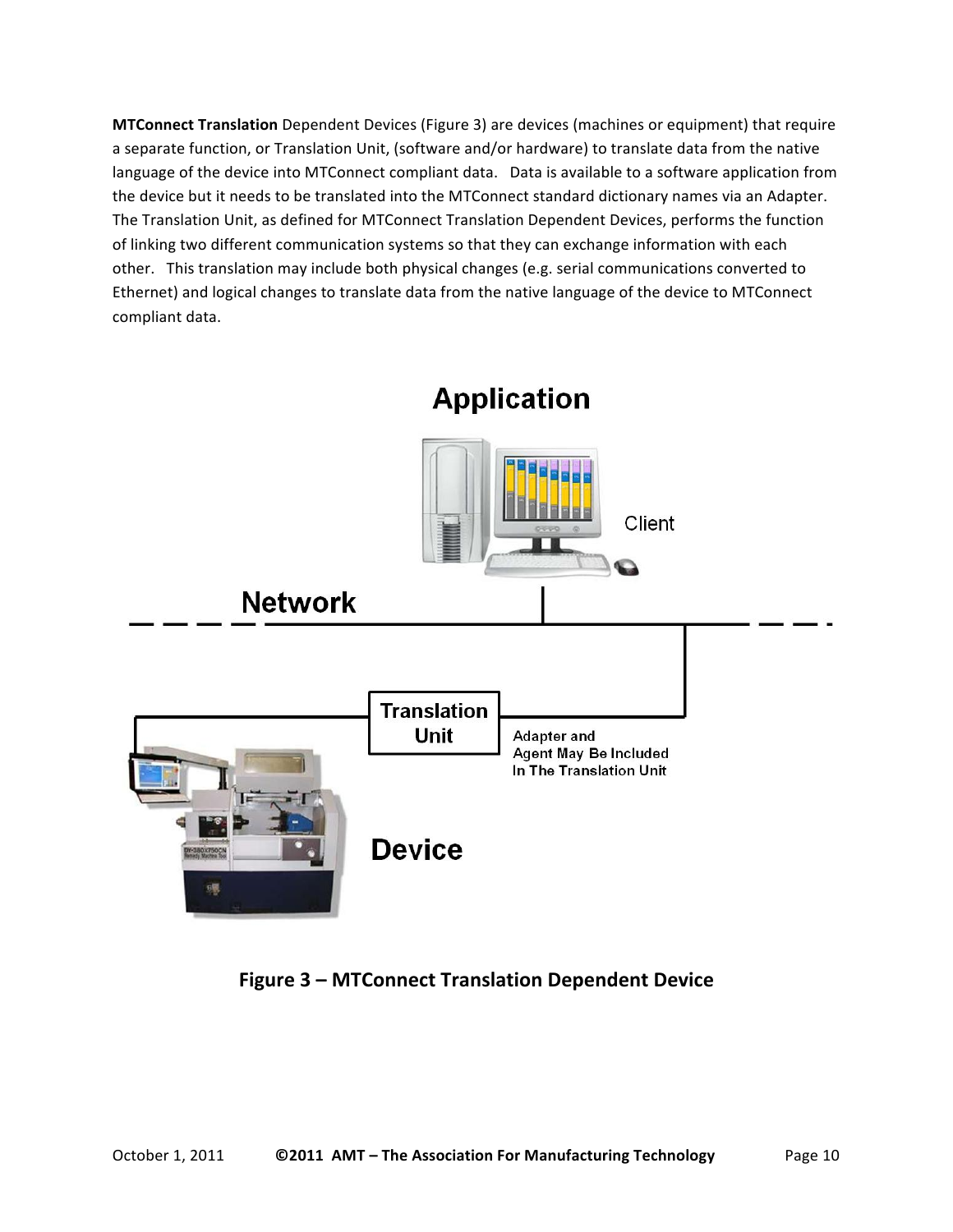**MTConnect Data Connection** Dependent Devices (Figure 4) are devices (machines or equipment) that do not normally provide the data required by a software application through any standard connection method. Many of these devices do not naturally publish any data or the data may be limited. Machines in this category require a separate Connection Unit (software and/or hardware) to collect data from the device. The Connection Unit also includes the functionality of a Translation Unit to convert that data into MTConnect compliant data.

![](_page_10_Figure_1.jpeg)

**Application** 

**Figure 4 – MTConnect Connection Dependent Device**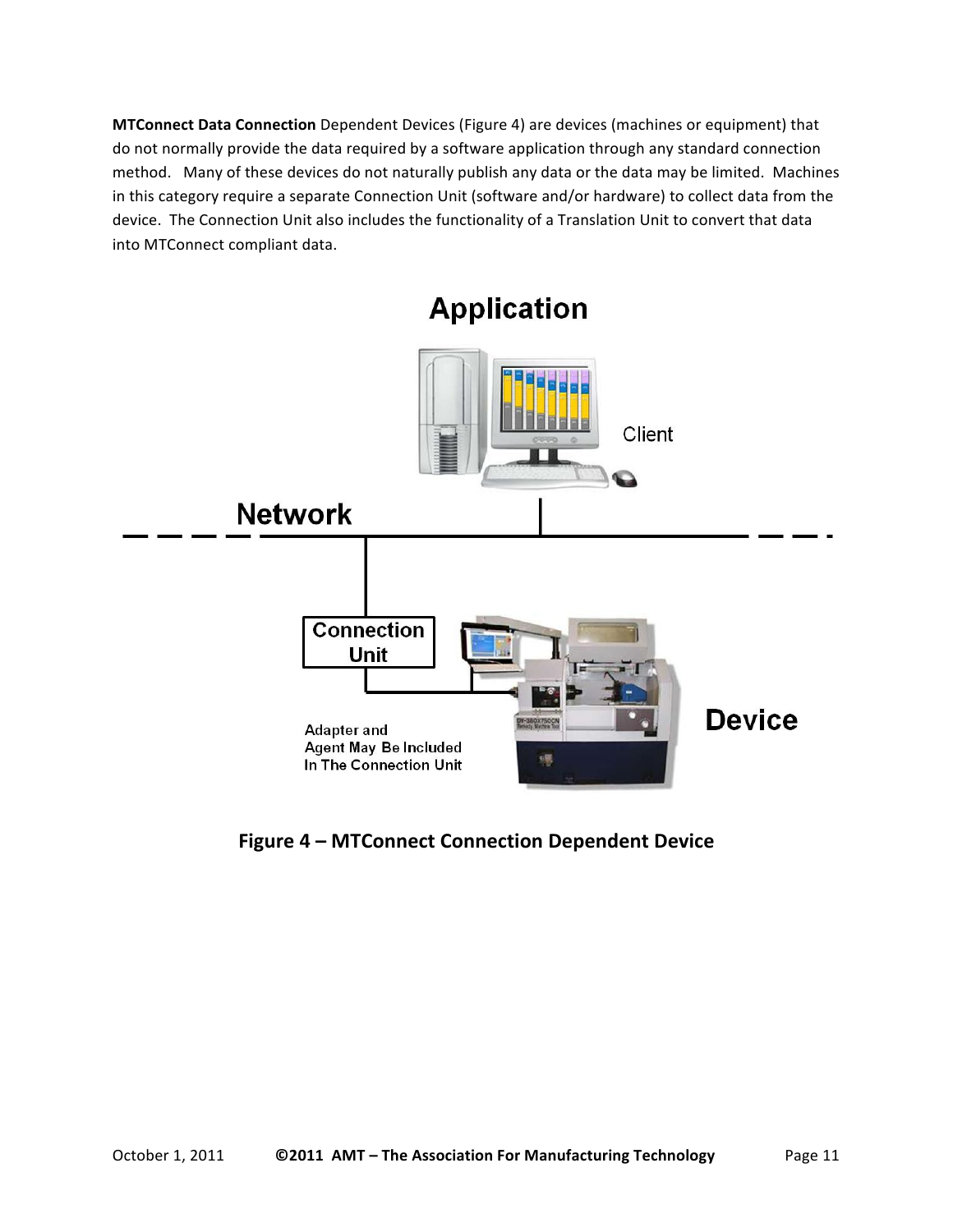## **SECTION III - What Problems Do Companies Solve With MTConnect?**

There are essentially limitless possibilities of how companies can use data from their shop floor to improve operations, track production, and justify decisions that impact shop operations. Some of the more common uses for shop floor data include:

#### Production Dashboard or Monitor:

A dashboard is an overview display showing the current state of each machine on the shop floor. It provides a high level view of the production facility and identifies problems on the shop floor that may require attention. Typically the dashboard is provided as a display on a computer on the shop floor or in a production office. Machine state information can include differing levels of detail but normally is restricted to Running, Idle, and Failed (Green/Yellow/Red). Many software systems also provide a "drill down" feature to access additional details on a specific machine through secondary screens dedicated to that machine.

#### Alerts:

Alerts are notifications of changes on the shop floor that require the attention of management, maintenance, etc. Alerts provide immediate identification of issues associated with the machines and related processes. These can include actual problems or pending problems that require attention before a process interruption occurs. Examples include: 1) Machine Down due to a specific fault or alarm; 2) Parts Running Low – Additional parts required; 3) Filters becoming clogged – Maintenance required; etc. Alerts typically are provided by alarm displays on a computer, email or text notices, or annunciation on a marquee or dashboard.

#### Equipment Availability and Usage:

Analysis of each machine showing how effectively the machine is being used. Multiple machine states are typically pre-defined based on machine and process requirements. The machines are monitored by the data collection system and the time that a machine is in each state is accumulated for reporting. Reports typically allow the data to be displayed based on multiple parameters - Daily, Weekly, Monthly, Shift, Operation, Part, etc. Report formats vary, but typically are represented either in table format, bar charts, or line charts. Measuring Machine Utilization is an effective parameter to evaluate the overall effectiveness of projects or operational changes aimed at improving the productivity on the shop floor.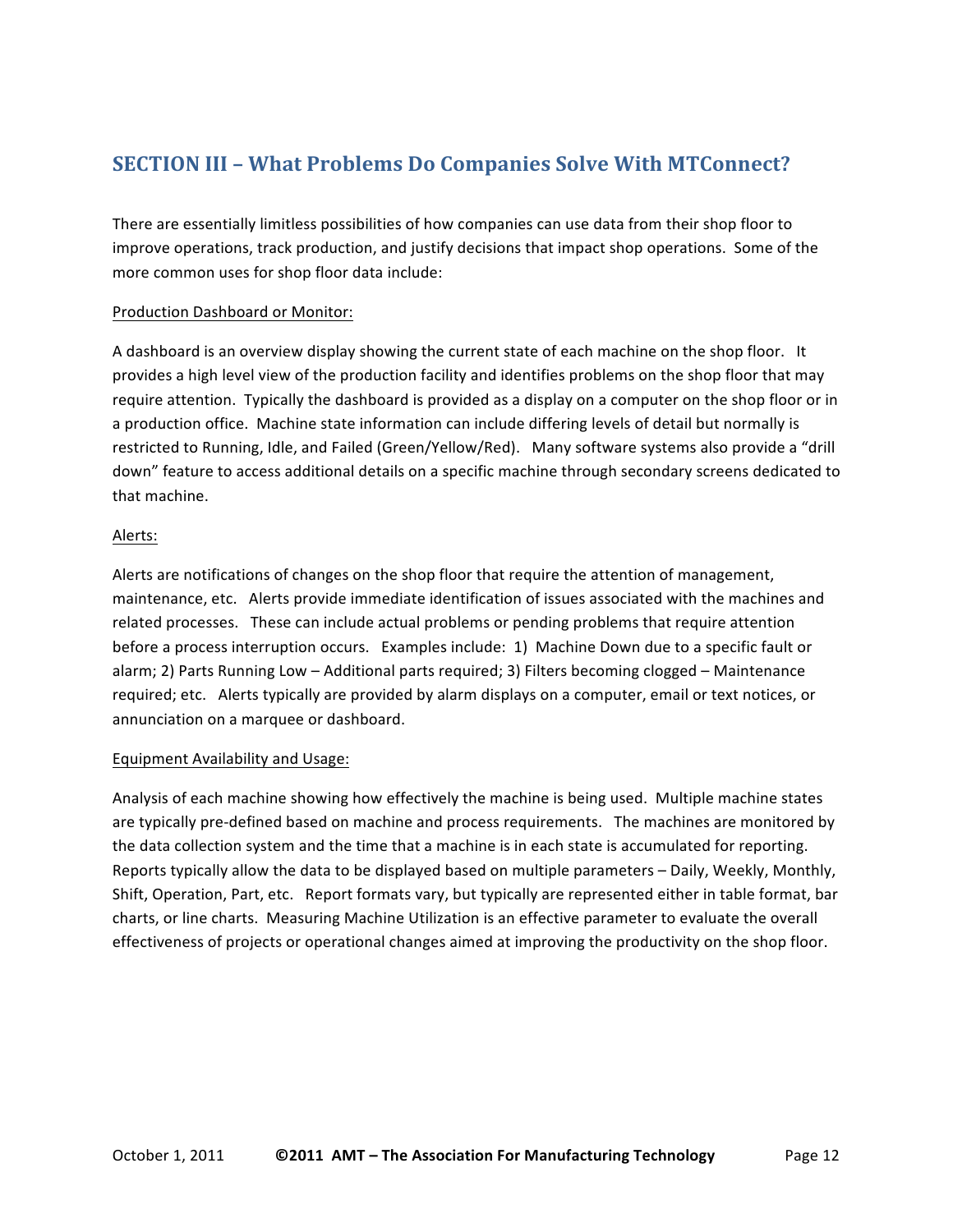#### Machine Downtime Analysis:

From the machine utilization information described above, each non-productive machine state can be further analyzed to determine the causes for lost production time. The Downtime Analysis further segregates Planned and Unplanned Downtime. The Unplanned Downtime can then be segregated into specific causes for production losses. The identification of the causes for production losses can be used to define projects to eliminate or reduce these losses.

#### Overall Equipment Effectiveness:

Overall Equipment Effectiveness (OEE) combines machine utilization information with quality measurements to provide a tool to measure the end-to-end effectiveness of any process or machining operation. OEE is used to measure how a production operation changes with time, determine the impact of changes made on the shop floor, and to compare the effectiveness of different processes or machines.

#### Production Reporting/Tracking:

Production data can be gathered directly from the shop floor. Software applications can provide tools to monitor production levels, manage product flow through the production process, track inventory and raw material queues, and lots of others. Production data is typically provided in both "near real-time" and periodic reports that can be displayed based on multiple parameters - Daily, Weekly, Monthly, Shift, Operation, Part, etc. Report formats vary, but typically are represented either in table format, bar charts, or line charts. Drill-down capabilities provide detailed analysis of production data based on individual machines, operators, work orders, shifts, parts, and production lots.

#### Maintenance Tracking/Planning:

Maintenance issues typically fall into two categories – Machine/Process Faults and Preventative Maintenance. Software information systems can provide significant benefits to both categories. Using Alerts, maintenance teams can be advised immediately of problems on the shop floor. Many times early identification of a problem or change on the shop floor can avoid more significant problems before they develop. Preventative Maintenance plans are often based strictly on calendar time (monthly, quarterly, or annual) with no consideration of actual production status or machine usage. Measuring operating times or number of operations directly from equipment can provide information to more effectively manage preventative maintenance schedules.

These examples of software applications using shop floor data are representative of some of the technologies available from system integrators and software vendors. The possible uses of this type of data are nearly limitless. The primary reason this is true is the combination of the nature of data and the fact that the data is easy to use based on how it is formatted by MTConnect. Information on services provided by integration and software providers is addressed in more detail below.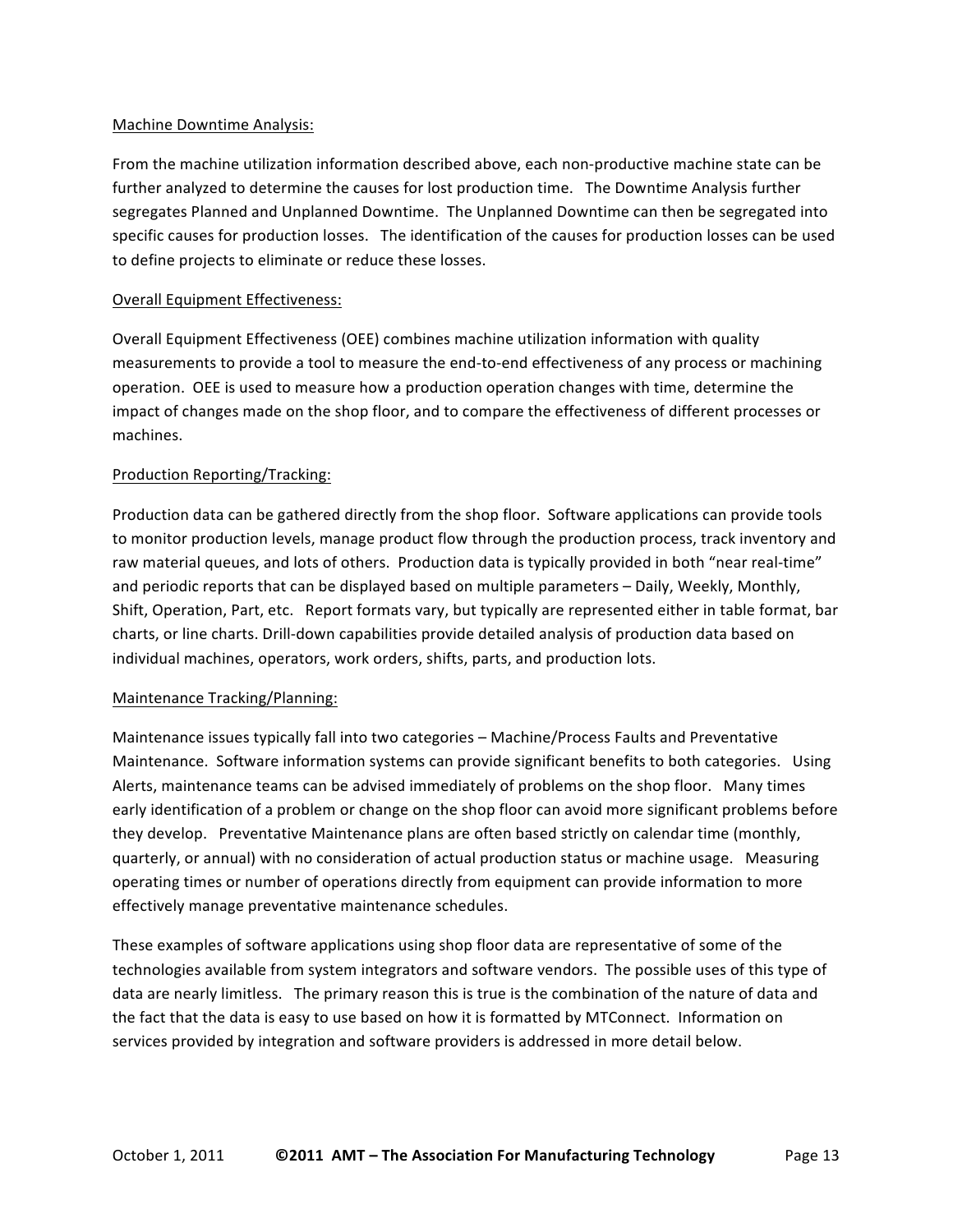## **SECTION IV – How to Begin**

Whether a company may be considering implementing an MTConnect solution or may be evaluating a third-party system integrator to implement an MTConnect solution, there are some basic steps that can be followed to aide in preparation for your project.

Appendix B includes a Worksheet that can guide you through the preparation process.

#### Step #1 – Define the Problem That You Are Trying to Solve

The most important task for establishing a solid foundation for your project is to clearly define the manufacturing or business problem that you are trying to solve. Specifics are most important. A clear definition provides a framework for assessing alternatives and driving to specific solutions. It will also help in your discussions with a third-party integrator or implementer – helping you select the right integrator/implementer and shortening the time for that supplier to define a solution to address your needs.

Often problem definitions do not clearly define the real issues to be addressed. Asking "Why do I want to know this" is a helpful tool to lead to the underlying issue that needs to be addressed (this question may need to be asked multiple times to reach the details associated with the root cause issue). As an example, it is common to state the objective for a project to be "I need to understand what is happening with the equipment on my shop floor". While this is true, it is not overly useful for defining a technical solution to address the underlying problem.

Asking the "Why do I want to know this" question will typically lead to a more precise statement of the problem. In the example above, it would typically lead to "I am not getting the production levels that I expect from my machines." Asking the "Why" question again would lead to "I have too much downtime on my machines and I don't know why." Going deeper yet will lead to "I need to know the causes of downtime on my machines and how much time is being lost for each of the causes." Now you have a very specific problem to address. Selection of a software data collection solution to address this problem can be easily identified and a targeted solution implemented.

The Worksheet in Appendix B will help lead you through this definition process.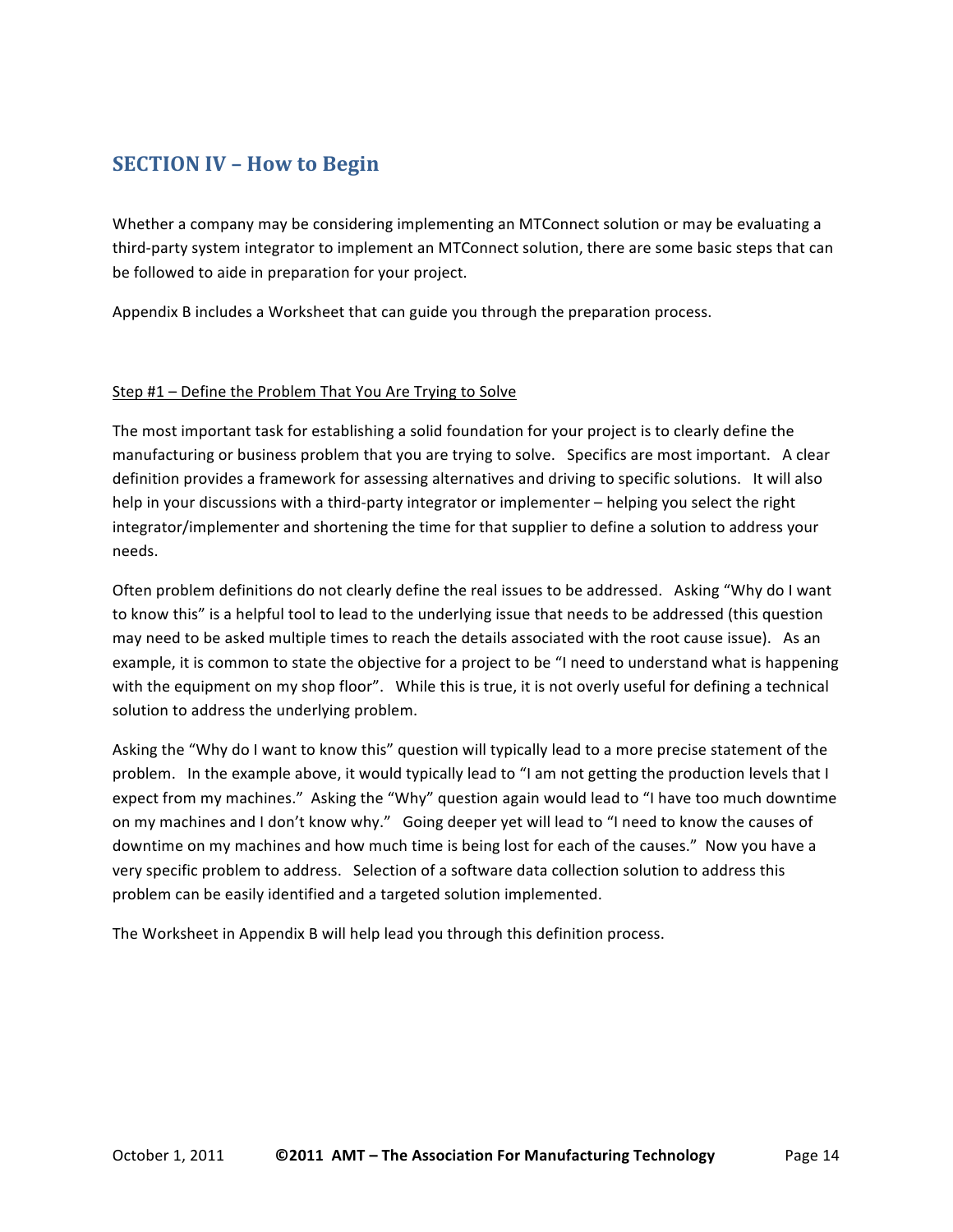#### Step #2 – What Does Success Look Like?

It is important that the project team and any  $3<sup>rd</sup>$  party implementers/integrators have a clear understanding of the end goal for the project. If the project team's view of success is different from that of the management team, then the likelihood is that the project will not be successful – either by undershooting the expectations for success or overshooting and making a project too complicated, time consuming, and expensive. Stating both the minimum expectations for success and some optional stretch targets can be very effective. Periodic reviews during the planning and implementation stages of the project to re-assess progress towards the project goals are highly recommended.

Setting optional stretch targets and conducting periodic reviews can have the additional benefit of identifying information that may be available as a standard by-product of a software information system that can provide incremental value to a business at no or little additional cost. Many times, simply asking the question, "what else can we do with this information" opens up additional opportunities to increase overall productivity.

#### Step #3 – Define Your Equipment

Whether your project involves one piece of equipment or hundreds of pieces of equipment, there is some fundamental information that will need to be understood for any project. As part of the implementation of a software information system, significant details will be required for each piece of equipment that will provide data. However, these details can normally be defined later in the project by the project implementation team or a  $3<sup>rd</sup>$  party integrator.

In the planning stages of your project, you will want to define any data that is readily available and depend on your implementation team to gather additional data as it is needed.

Appendix B includes an "Equipment Data Sheet" that can be used to document data for each piece of equipment as that information becomes available. One "Equipment Data Sheet" should be completed for each piece of equipment that will provide data from the shop floor. The Equipment Data Sheet(s) should be attached to your MTConnect Project Worksheet as part of your overall project documentation package.

When defining your machines, be aware that different parts of an organization may have different naming conventions for your equipment – Machine 54697 may also be referred to as XYZ Slant-bed lathe, for example. Including these alternate designations for your machine will reduce confusion within a project team and will be very beneficial to  $3<sup>rd</sup>$  party integrators.

Information about your equipment will include details about the control system implemented on each piece of equipment since the control system is normally the source for data to be collected. You may or may not know details about the control system. Initially gather all the information that is readily available about the control system and include it in the Equipment Data Sheet(s). The implementation team or  $3<sup>rd</sup>$  party implementer may require support from the equipment or control system manufacturer to gather additional details as required.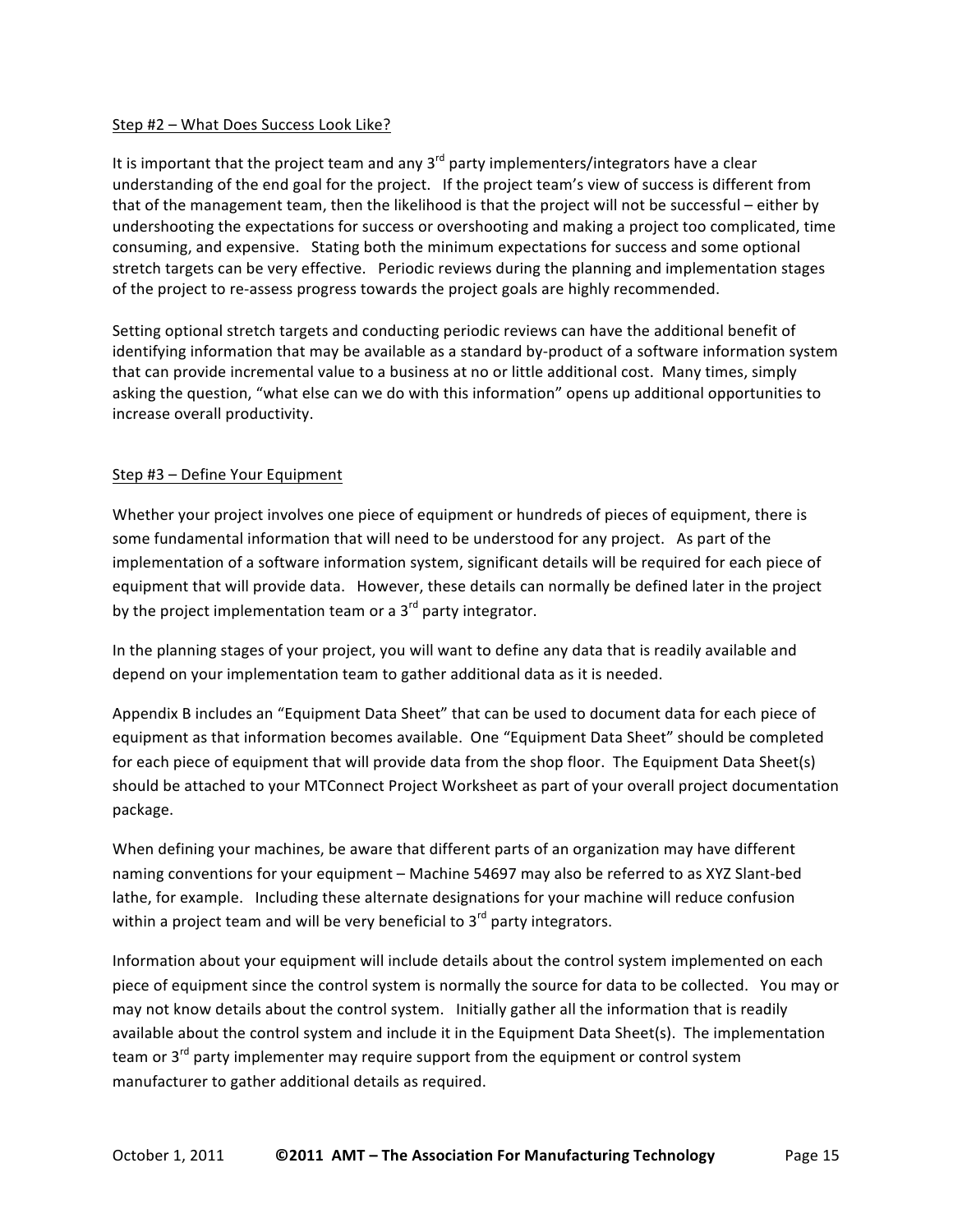#### Step #4 – Define Limitations/Restraints That Impact Your Project

Many times there are pre-defined limitations or restraints that can have a definitive impact on the scope, implementation strategies, and outcome of a project. It is important to document these as early in the project process as possible. It is also important to update project documents to reflect any changes in these restraints and limitations.

These restraints and limitations may automatically disqualify certain technical solutions from your project. Documenting these limitations is especially valuable to  $3<sup>rd</sup>$  party integrators and implementers who may be unfamiliar with the detailed operations of your company.

Limitations and restraints can take many forms. They include both topics that cannot be considered as well as those that must be included in the project. Some examples include:

- **Budgetary Limitations**
- Restrictions on access to specific equipment or personnel
- Approved or disapproved technologies (networking, communications, software, etc.)
- Networking standards, Internet accessibility, etc.
- Privacy and Non-Disclosure Issues
- Security Issues
- "Must Have" Capabilities or Functions
- Future Requirements

Any identified limitations and restrictions should be documented in the MTConnect Project Worksheet.

#### Step #5 – List the People in Your Organization Who Will Impact the Project

Projects implementing Shop Floor software information systems and tools often impact many people within an organization. Identifying all the individuals impacting a project and documenting their roles is beneficial as both a communications tool and for keeping a project on track. This information will also be valuable to any  $3^{rd}$  party integrators or implementers involved in the project.

For Shop Floor software information systems, it is most common that production and shop floor management personnel are identified as key contributors to the project. However, consideration should be given for the project's impact on the maintenance department, all corporate or outside support organizations, IT and network support teams, and training departments, as examples.

Everyone either directly or indirectly associated with a project should be listed, along with their roles, in Section #5 of the MTConnect Project Worksheet.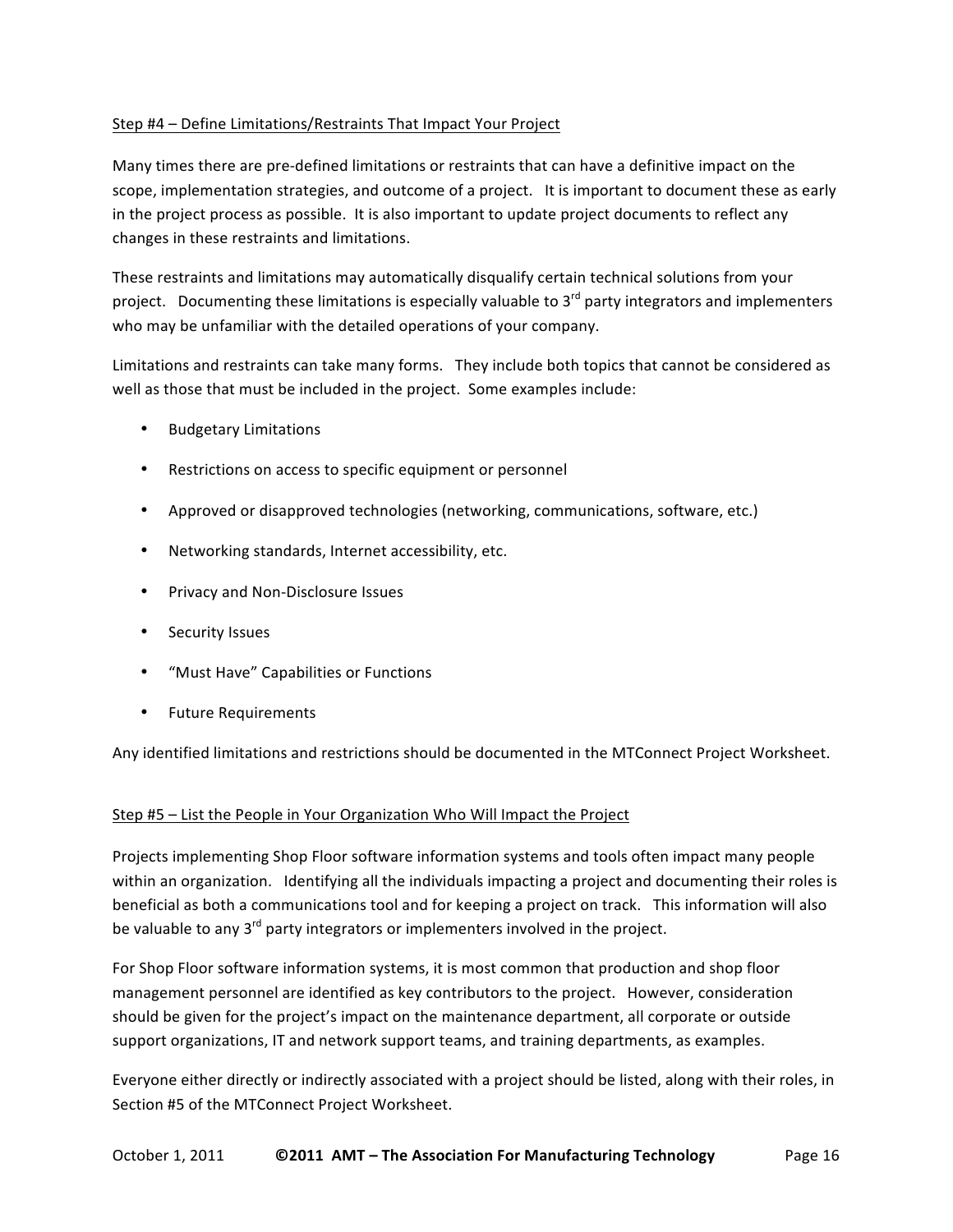## **SECTION V – I Know What I Need – How Do I Get It Done?**

Once the project has been clearly defined, you need to determine the resources required to implement the project. The type of resources and the expertise and knowledge required will depend greatly on the specific equipment that will provide the data, the networking system available, and the complexity of the software system (application) to be implemented.

If all of the equipment is relatively new and has MTConnect functions already implemented, then the major task remaining is the selection of a software application that provides the functions needed. There may still be plenty of effort required to complete the configuration of the software, but the collection of data from the equipment should be a relatively small task. You may consider implementing a software system using your own resources or you may want to contract with a software integrator to implement your software system.

If the equipment does not have MTConnect functions already implemented (MTConnect Translation) Devices or MTConnect Data Connection Devices as defined above), then a strategy for implementing the MTConnect standard for each piece of equipment must be considered. Many machine builders and independent  $3^{rd}$  party implementers and integrators either have products that translate the information from your equipment into the MTConnect data structure or have expertise to create such a translation capability. You will typically want to contract with your machinery supplier or a 3<sup>rd</sup> party to implement your software system.

There are many resources available to help you identify a 3<sup>rd</sup> party system integrator or implementer for your project. The most extensive resource available is the Directory of Resources provided on the MTConnect website (http://www.mtconnect.org/). You may also want to consider contacting any MTConnect Institute member or submit questions at "Contact Us" on the MTConnect website for more information on integrators and implementers.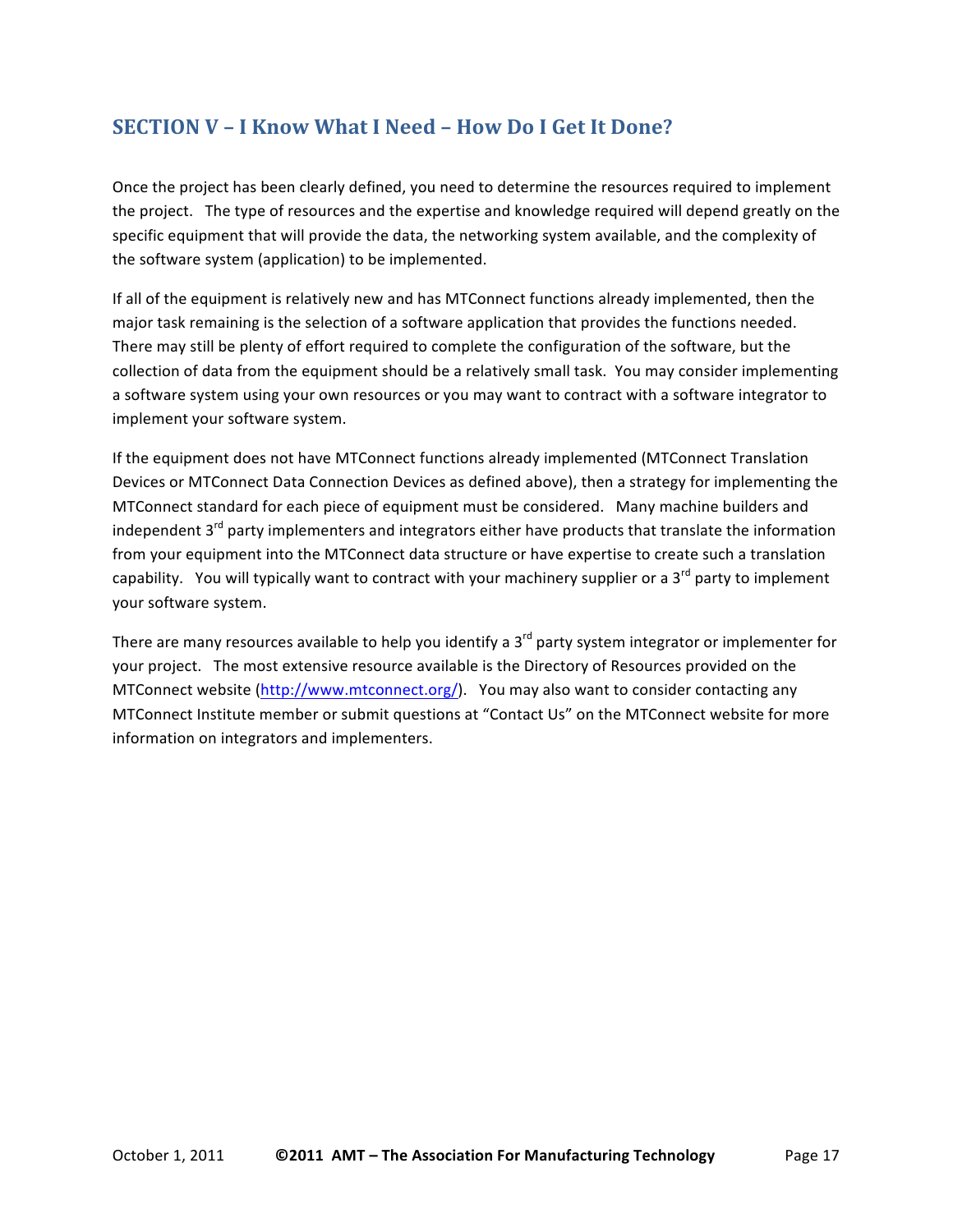## **SECTION VI - Information (Data) Available using MTConnect**

The information or data available from a device that communicates using the MTConnect standard is often impacted by how the Device is connected to the network – as described above. This is not the only consideration. The designer of the MTConnect interface for each device makes a decision on what data will be available from that specific device. There are many considerations that impact this decision. For MTConnect Native devices, a list of the standard data types for the device should be available from the supplier of the MTConnect Agent associated with that device. For MTConnect Translation Dependent Devices that require a Translation Unit or MTConnect Data Connection Dependent Devices that use a Connection Unit, you will have to contact suppliers of these interfaces to determine available data types they can provide through their product offerings.

If you cannot determine the information available for a MTConnect enabled device, it can be collected directly from the device by anyone who is knowledgeable about connecting a computer to the device. A request, called a Probe (See the MTConnect Specification Part 1 for more details), can be sent to any MTConnect Agent. A common way to collect the Probe data is to make a request to the Agent using a standard internet browser on a personal computer – *http//:device\_name/probe*. The Agent will respond with a list of the supported data from the device in XML format. The information returned by the Agent provides a complete listing of all available data, its scaling, tag names, units, and the relationship of each data item to a model of the overall device (equipment). The Probe function can also be used by an application to determine the data available from a device and for automatically setting up a data collection routine.

An important consideration for the owner of a piece of equipment, or someone considering purchase of a piece of equipment, that is required to communicate data using the MTConnect Standard is to understand what data is supported by the equipment and how additional data types can be added in the future. Again, this information should be available from your machine or system supplier. The method for adding and configuring new data types to your machine's MTConnect interface could be one factor in differentiating between suppliers – your MTConnect interface should be able to adapt to your future business needs.

Note: By definition, a MTConnect capable device produces data consistent with the MTConnect Specification. The minimum data required by all devices is the  $\texttt{DataItem}$  AVAILABILITY – essentially an indicator that the device is alive and able to communicate. All other data is optional and is subject to decisions made by the system/machine implementer and the capabilities of the device.

Appendix C provides a listing of many of the data types available in the MTConnect dictionary. This information will be helpful to determine whether the data required by your application is defined in the MTConnect Standard or whether an integrator or implementer may be required to extend the data model to include the data required.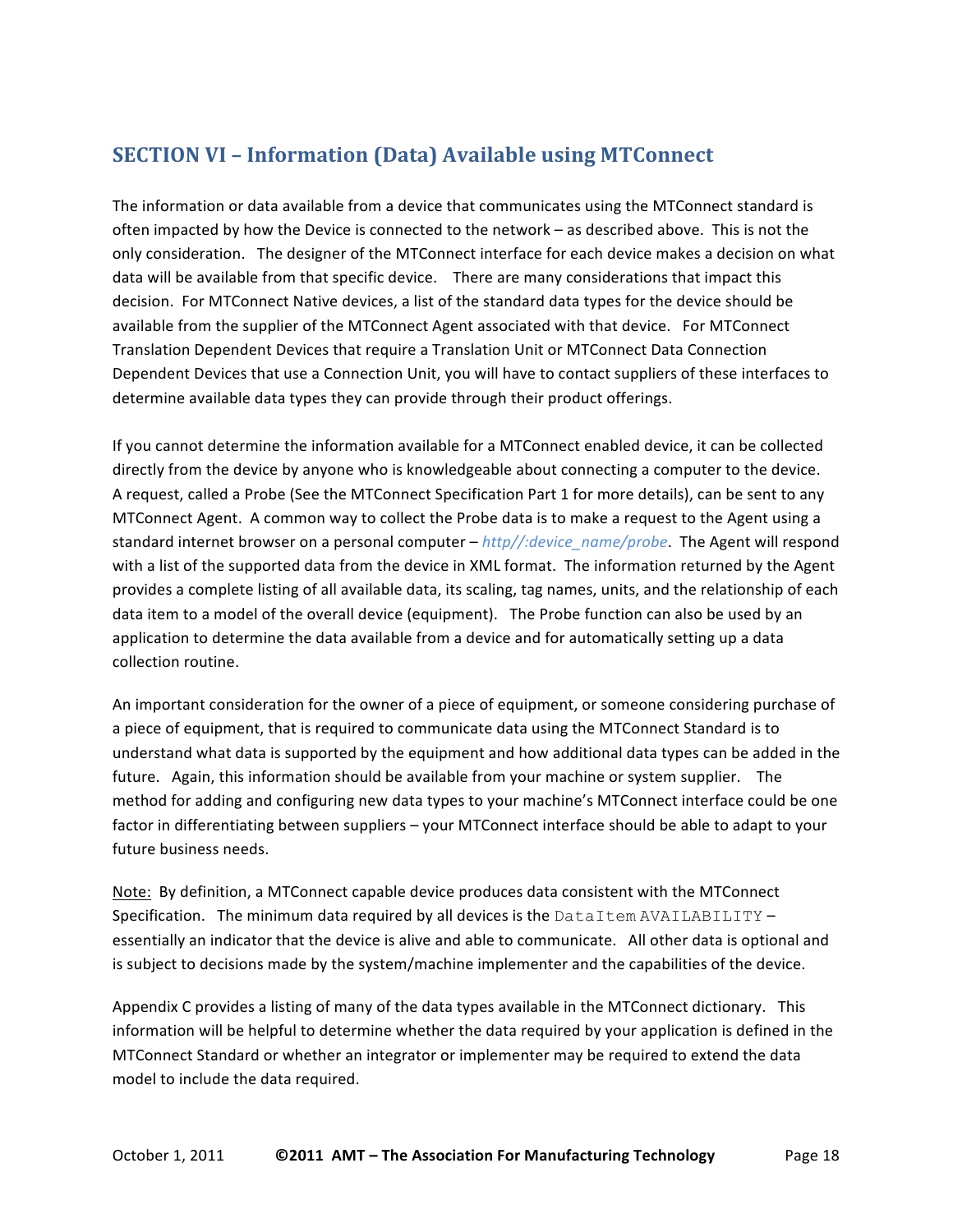## **SECTION VII - Connecting a MTConnect Device to a Network**

As discussed previously, most machines and shop floor devices will fall into one of three technology groups with respect to MTConnect connectivity. The following is a more detailed description of each of these groups and a discussion of issues that need to be considered for each when connecting the devices to a software application using the MTConnect standard.

**MTConnect Native** Devices (Figure 5) are devices (machines or equipment) that are provided with MTConnect functions and the data dictionary integrated into the device and it is capable to be connected to a network and MTConnect compliant software applications without the addition of other components. No additional functions must be added to enable communications. Basically, the MTConnect Native Device naturally communicates using the MTConnect Standard and networking technologies.

![](_page_18_Figure_3.jpeg)

## **Figure 5 – MTConnect Native Device**

*Note: The Agent and Adapter for the above device may or may not be located at the Device. It is* acceptable that the Agent and Adapter be installed elsewhere in the network architecture. The Agent and Adapter will be configured and provided by the device supplier.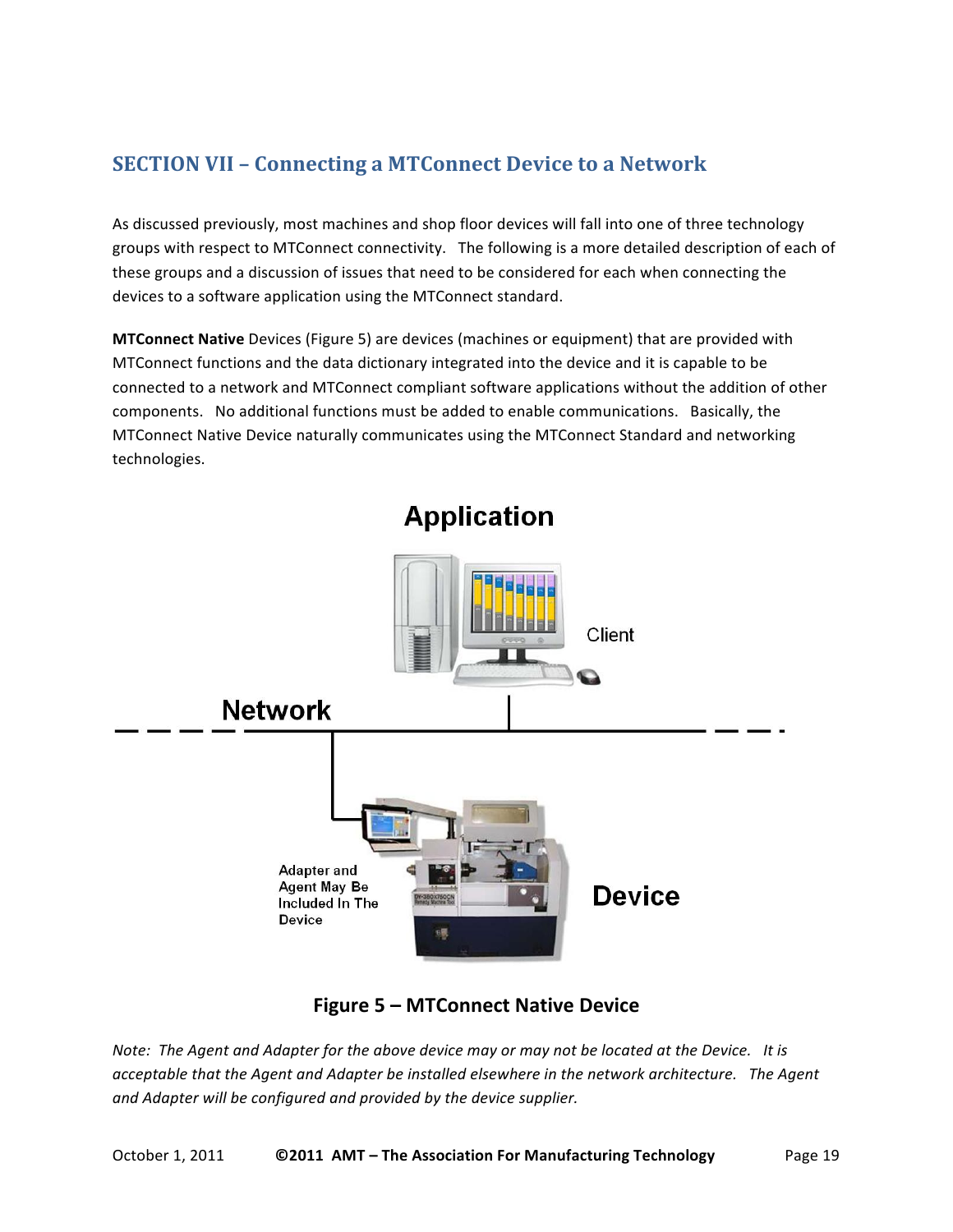For MTConnect Native devices, little additional information is required before you can begin collecting data using a MTConnect compliant software application. One basic piece of information you will need to know is the IP address for your machine. As described above, you will also need to know what data is supported by your machine currently and how you may or may not be able to add data types in the future.

Armed with this information, you should have all the core information needed to implement your software information system using data compliant with the MTConnect standard. Your remaining task will be to select one or multiple MTConnect compliant applications that will use the data produced by your equipment.

**MTConnect Translation** Dependent Devices (Figure 6) are devices (machines or equipment) that required a separate function, or Translation Unit, (software and/or hardware) to translate data from the native language of the device into MTConnect compliant data. Data is available to a software application(s) from the device but it needs to be translated into the MTConnect standard dictionary names via an Adapter. The Translation Unit, as defined for MTConnect Translation Dependent Devices, performs the function of linking two different communication systems so that they can exchange information with each other. This translation may include both physical changes (e.g. serial communications converted to Ethernet) and logical changes to translate data from the native language of the device to MTConnect compliant data.

![](_page_19_Figure_3.jpeg)

## **Application**

## **Figure 6 – MTConnect Translation Dependent Device**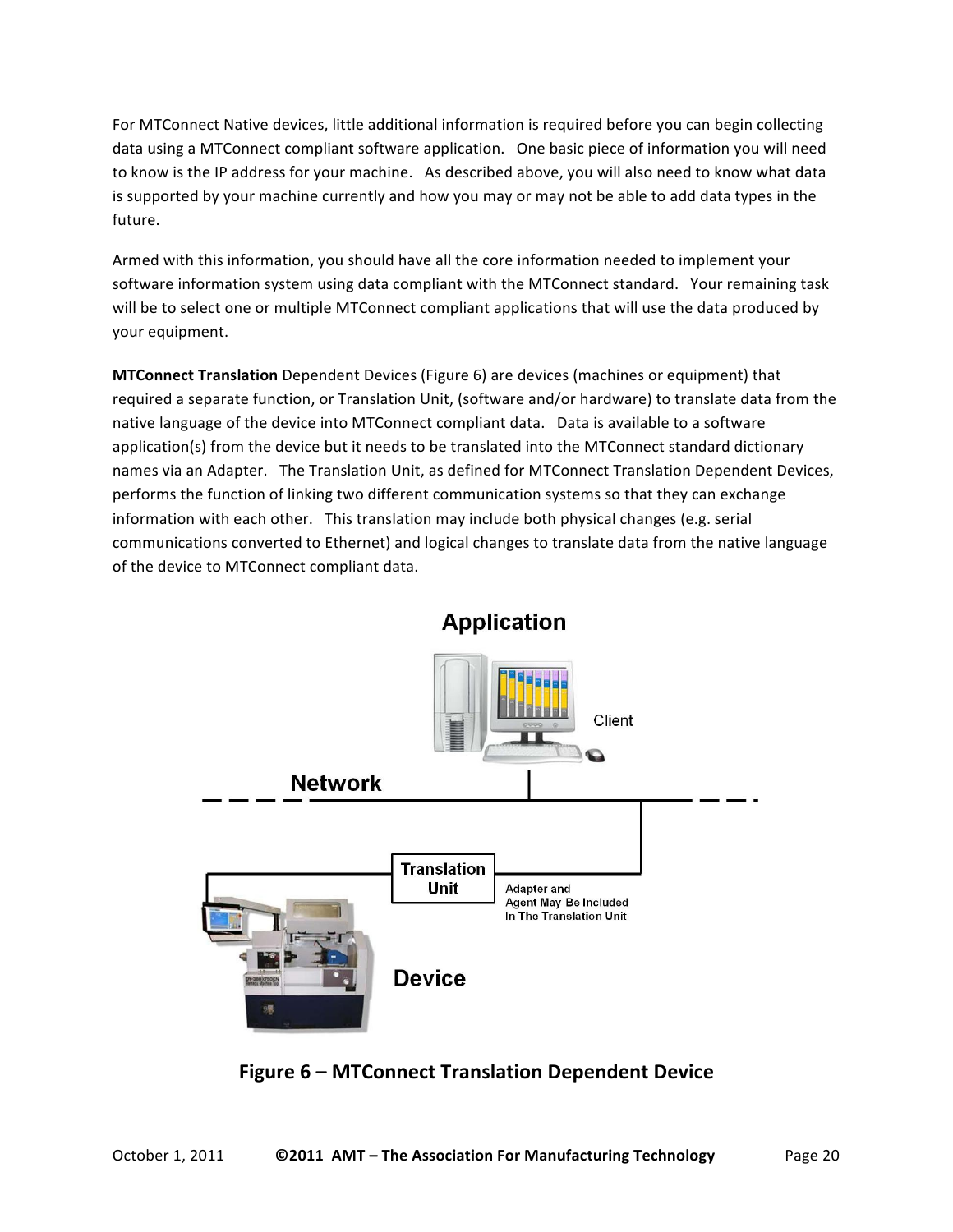The Translation Unit may be available from your machine supplier or a 3<sup>rd</sup> party solution provider who specializes in implementing MTConnect systems.

If a commercially available Translation Unit is not available for your machine, one may be able to be developed by an MTConnect Solution provider.

Depending upon architecture of your equipment's controller, the Translation Unit function can be embedded in the controller or it can be installed external to your machine. For example, equipment with PC-based controllers can typically have the Translation Unit function software embedded in the controller itself. For machines that do not allow additional software to be added, the Translation Unit function can be installed on an attached hardware device - typically a small PC device located in or near your machine.

The development of the Translation Unit function will require knowledge of the data provided by the equipment in its native language and typically detailed knowledge of where that data is stored in the controller of the equipment.

An MTConnect compliant application only needs to communicate with the Agent of the Translation Unit, not directly with the equipment. The Translation Unit effectively isolates an application from the proprietary communications requirements of the equipment and provides data in a format compliant with the standard MTConnect standard.

As with the Native MTConnect devices, little additional information is required before you can begin collecting data. You will need to know the IP address for the device where your Translation Unit function is located. As described above, you will also need to know what data is supported by the Translation Unit and how, or if, you may be able to add data item types in the future.

**MTConnect Data Connection** Dependent Devices (Figure 7) are devices (machines or equipment) that do not normally provide the data required by a software application through any standard connection method. Many of these devices do not naturally publish any data or the data may be limited. Machines in this category require a separate Connection Unit (software and/or hardware) to collect data from the device and make that data available to software applications. The Connection Unit also includes the functionality of a Translation Unit to convert that data into MTConnect compliant data.

Machines with no, or very limited, communications ability are by far the largest group of machines installed in plants today. A number of implementers and integrators are developing solutions to gather data from these machines and making that data available in a format compatible with the MTConnect standard.

With the appropriate Data Connection interface, these machines can now be integrated into a software information system – significantly increasing the potential to gain increased value from these assets.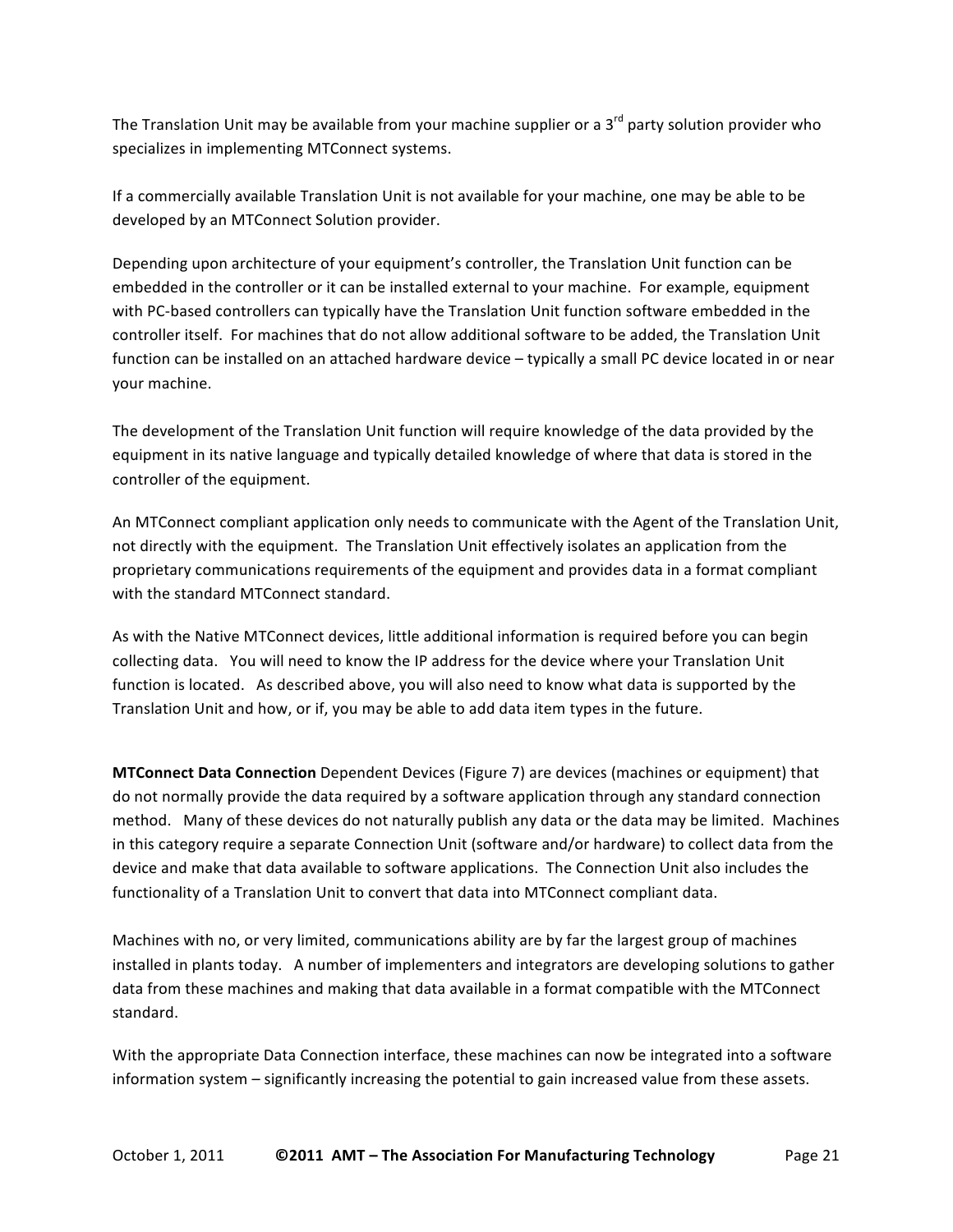There are various technical alternatives for implementing a Data Connection interface. You should contact your equipment manufacturer or a MTConnect system integrator to determine the solutions available for your specific piece of equipment. More information on System Integrators can be found in the directory located on the MTConnect website (http://www.mtconnect.org/).

![](_page_21_Figure_1.jpeg)

## **Application**

**Figure 7 – MTConnect Connection Dependent Device** 

As with the equipment using other connection types, some additional information is required before you can begin collecting data using a MTConnect compliant software application. You will need to know the IP address for your Connection Unit. As described above, you will also need to know what data is supported by your Connection Unit currently and how you may or may not be able to add new data types in the future. Since the connection methods to the machine and the data sources within the machines vary significantly for this category of machines, the issue of changing or expanding the available data types may be more complex or restrictive. You should coordinate closely with your 3<sup>rd</sup> party integrator or implementer to fully evaluate both your current and future data needs and how these needs can be addressed using the data connection method available for your device.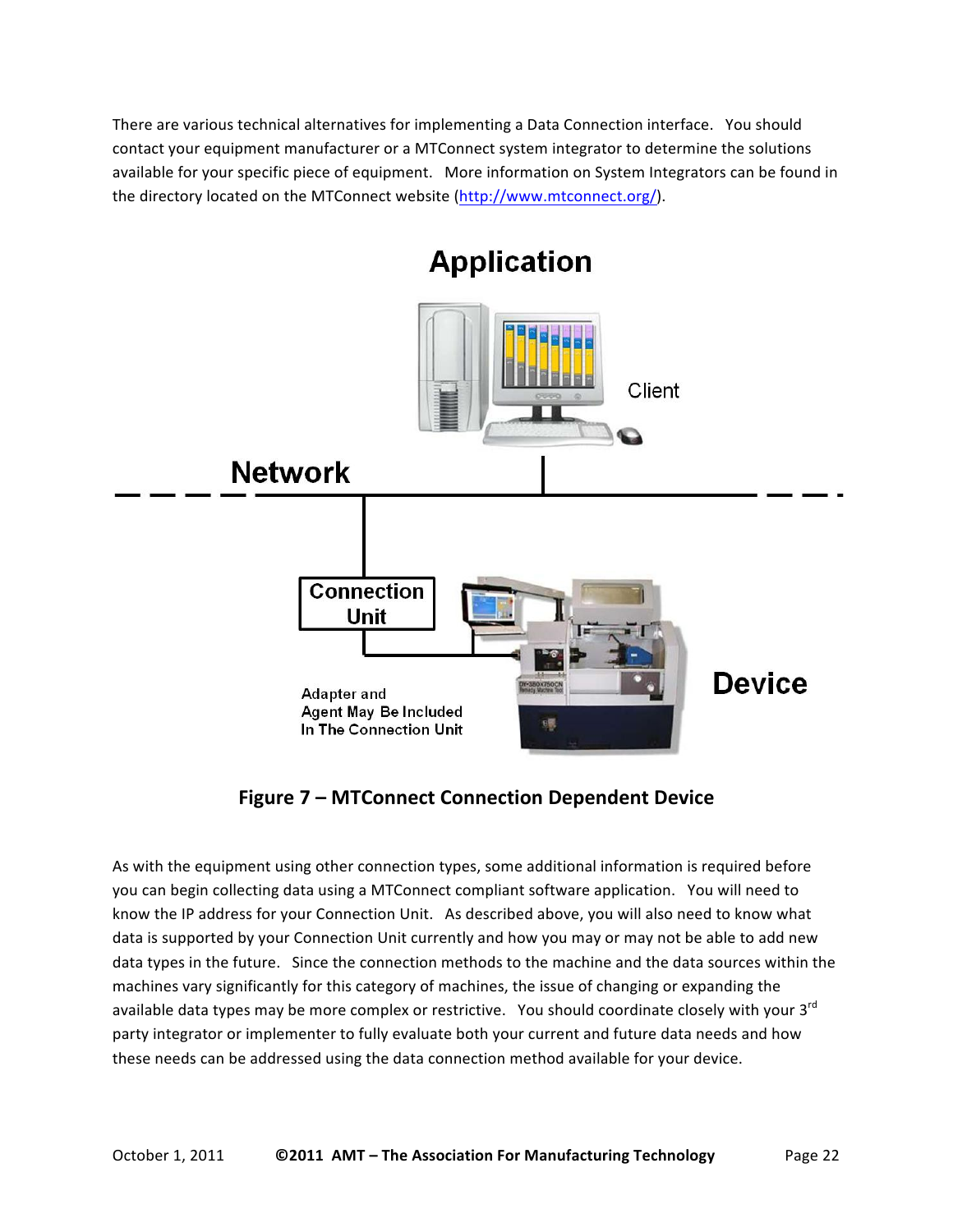## **SECTION VI – Conclusions**

MTConnect provides a valuable link to provide data from the shop floor to software applications used to run your business. While focused initially on connectivity to machine tools, MTConnect is designed to be applied to any type of equipment or device on your shop floor.

As described above, machines normally fit into one of three levels of technology. There are solutions to connect any of them to a compatible software application – MTConnect Native, MTConnect Translation Dependent, or MTConnect Data Connection Dependent devices. (Whether you have new equipment or older equipment, it typically can be configured to provide data using the MTConnect standard.

For more information on the MTConnect Institute, its partners, and the MTConnect Standard, please visit http://www.mtconnect.org/ . (On this site, you can also find a listing of technology companies (integrators and implementers) who provide products and services to enable your equipment to communicate data using the MTConnect Standard and offer software applications that use MTConnect data-http://mtconnect.org/images/stories/WebSite%20Listing%20of%20Resources\_04-26\_11.pdf.

Should you need additional information, please contact:

Mr. Paul Warndorf Vice President of Technology Association for Manufacturing Technology pwarndorf@MTConnect.hyperoffice.com

The MTConnect Standard is not a static document. A significant number of Committees are continuing the development and extension of the standard to address new application areas for the shop floor. Committees are teams of industry experts cooperating together to extend the MTConnect Standard for the general benefit of the entire industry. These Committees are presently working on Robotics/Machine Loading, Sensors, Tooling, EDM machining, Machine Accessories, Alarming and Notifications, and Software Application Developments. The Institute encourages new members to join and to participate in these Committees or to form new Committees to extend the MTConnect standard for applications of specific interest to the group.

The MTConnect standard can only deliver benefits when it is installed on your shop floor. This means that you need to request MTConnect compliant equipment and software applications from your suppliers on future projects – driving down installation time and support costs. The availability of equipment and software applications based on MTConnect will continue to expand based on the level of demand for these products. Shop owners are encouraged to include connectivity to MTConnect as a standard part of your future equipment purchase requirements.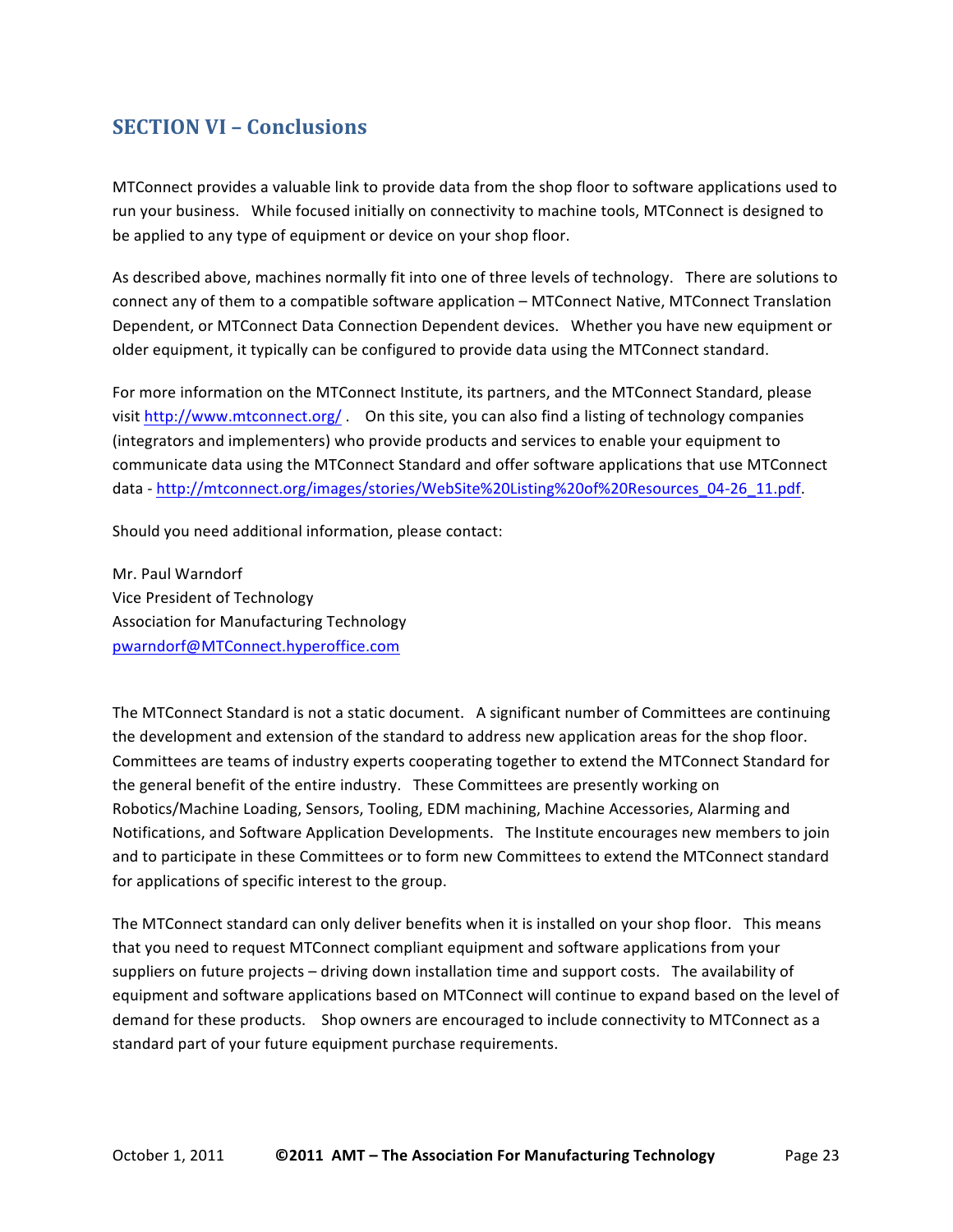## Appendix **A** – **MTConnect Glossary of Terms**

| <b>Adapter</b>                                                                                                                                                                                          | An optional software component that connects the Agent to the Device.                                                                                                                                                                                                    |  |
|---------------------------------------------------------------------------------------------------------------------------------------------------------------------------------------------------------|--------------------------------------------------------------------------------------------------------------------------------------------------------------------------------------------------------------------------------------------------------------------------|--|
| <b>Agent</b>                                                                                                                                                                                            | A process that implements the MTConnect® HTTP protocol, XML generation,<br>and MTConnect protocol.                                                                                                                                                                       |  |
| <b>Alarm</b>                                                                                                                                                                                            | An alarm indicates an event that requires attention and indicates a deviation<br>from normal operation. Alarms are reported in MTConnect as Condition.                                                                                                                   |  |
| <b>Application</b>                                                                                                                                                                                      | A process or set of processes that access the MTConnect <sup>®</sup> <i>Agent</i> to perform<br>some task.                                                                                                                                                               |  |
| <b>Attribute</b>                                                                                                                                                                                        | A part of an XML element that provides additional information about that<br>XML element. For example, the name XML element of the Device is given<br>as <device name="mill-1"></device>                                                                                  |  |
| <b>CDATA</b>                                                                                                                                                                                            | The text in a simple content element. For example, This is some text,<br>in <message>This is some text</message> .                                                                                                                                                       |  |
| Component                                                                                                                                                                                               | A part of a device that can have sub-components and data items. A<br>component is a basic building block of a device.                                                                                                                                                    |  |
| <b>Controlled Vocabulary</b> The value of an element or attribute is limited to a restricted set of<br>possibilities. Examples of controlled vocabularies are country codes: US, JP,<br>CA, FR, DE, etc |                                                                                                                                                                                                                                                                          |  |
| <b>Current</b>                                                                                                                                                                                          | A snapshot request to the <i>Agent</i> to retrieve the current values of all the data<br>items specified in the path parameter. If no path parameter is given, then the<br>values for all components are provided.                                                       |  |
| Data Item                                                                                                                                                                                               | A data item provides the descriptive information regarding something that can<br>be collected by the <i>Agent</i> .                                                                                                                                                      |  |
| <b>Device</b>                                                                                                                                                                                           | A piece of equipment capable of performing an operation. A device may be<br>composed of a set of components that provide data to the application. The<br>device is a separate entity with at least one component or data item providing<br>information about the device. |  |
| <b>Discovery</b>                                                                                                                                                                                        | Discovery is a service that allows the application to locate <i>Agents</i> for devices<br>in the manufacturing environment. The discovery service is also referred to as<br>the Name Service.                                                                            |  |
| <b>Event</b>                                                                                                                                                                                            | An event represents a change in state that occurs at a point in time. Note: An<br>event does not occur at predefined frequencies.                                                                                                                                        |  |
| <b>HTTP</b>                                                                                                                                                                                             | Hyper-Text Transport Protocol. The protocol used by all web browsers and<br>web applications.                                                                                                                                                                            |  |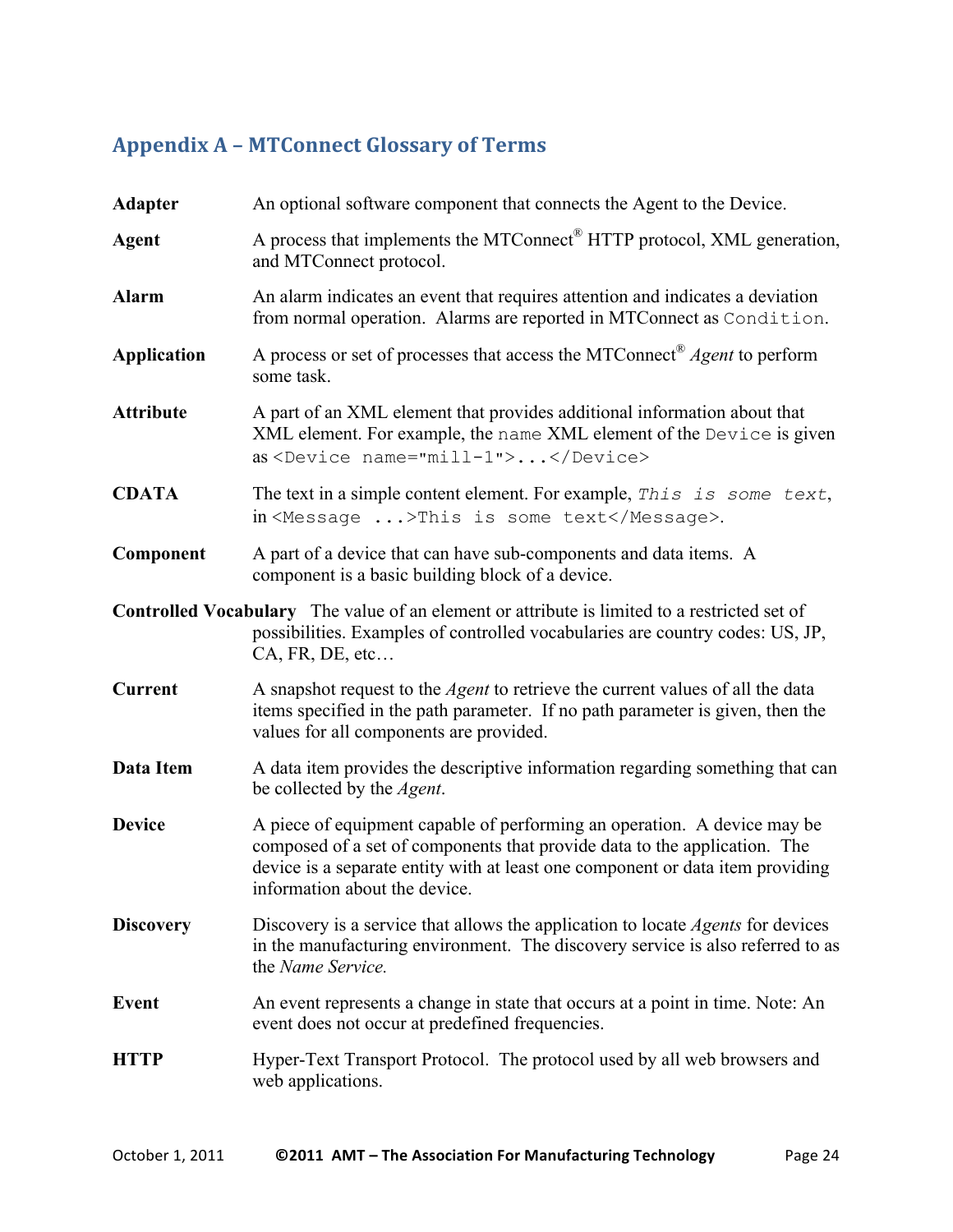| <b>Instance</b>   | When used in software engineering, the word <i>instance</i> is used to define a<br>single physical example of that type. In object-oriented models, there is the<br>class that describes the thing and the instance that is an example of that thing. |
|-------------------|-------------------------------------------------------------------------------------------------------------------------------------------------------------------------------------------------------------------------------------------------------|
| <b>LDAP</b>       | Lightweight Directory Access Protocol, better known as Active Directory in<br>Microsoft Windows. This protocol provides resource location and contact<br>information in a hierarchal structure.                                                       |
| <b>MIME</b>       | Multipurpose Internet Mail Extensions. A format used for encoding multipart<br>mail and http content with separate sections separated by a fixed boundary.                                                                                            |
| Probe             | A request to determine the configuration and reporting capabilities of the<br>device.                                                                                                                                                                 |
| <b>REST</b>       | REpresentational State Transfer. A software architecture where the client and<br>server move through a series of state transitions based solely on the request<br>from the client and the response from the server.                                   |
| <b>Results</b>    | A general term for the Samples, Events, and Condition contained in a<br>ComponentStream as a response from a sample or current request.                                                                                                               |
| <b>Sample</b>     | A sample is a data point from within a continuous series of data points. An<br>example of a Sample is the position of an axis.                                                                                                                        |
| <b>Socket</b>     | When used concerning inter-process communication, it refers to a connection<br>between two end-points (usually processes). Socket communication most<br>often uses TCP/IP as the underlying protocol.                                                 |
| <b>Stream</b>     | A collection of Events, Samples, and Condition organized by<br>devices and components.                                                                                                                                                                |
| <b>Service</b>    | An application that provides necessary functionality.                                                                                                                                                                                                 |
| Tag               | Used to reference an instance of an XML element.                                                                                                                                                                                                      |
| <b>TCP/IP</b>     | TCP/IP is the most prevalent stream-based protocol for inter-process<br>communication. It is based on the IP stack (Internet Protocol) and provides<br>the flow-control and reliable transmission layer on top of the IP routing<br>infrastructure.   |
| <b>URI</b>        | Universal Resource Identifier. This is the official name for a web address as<br>seen in the address bar of a browser.                                                                                                                                |
| <b>UUID</b>       | Universally unique identifier.                                                                                                                                                                                                                        |
| <b>XPath</b>      | XPath is a language for addressing parts of an XML Document. See the<br>XPath specification for more information. http://www.w3.org/TR/xpath                                                                                                          |
| XML               | Extensible Markup Language. http://www.w3.org/XML/                                                                                                                                                                                                    |
| <b>XML Schema</b> | The definition of the XML structure and vocabularies used in the XML<br>Document.                                                                                                                                                                     |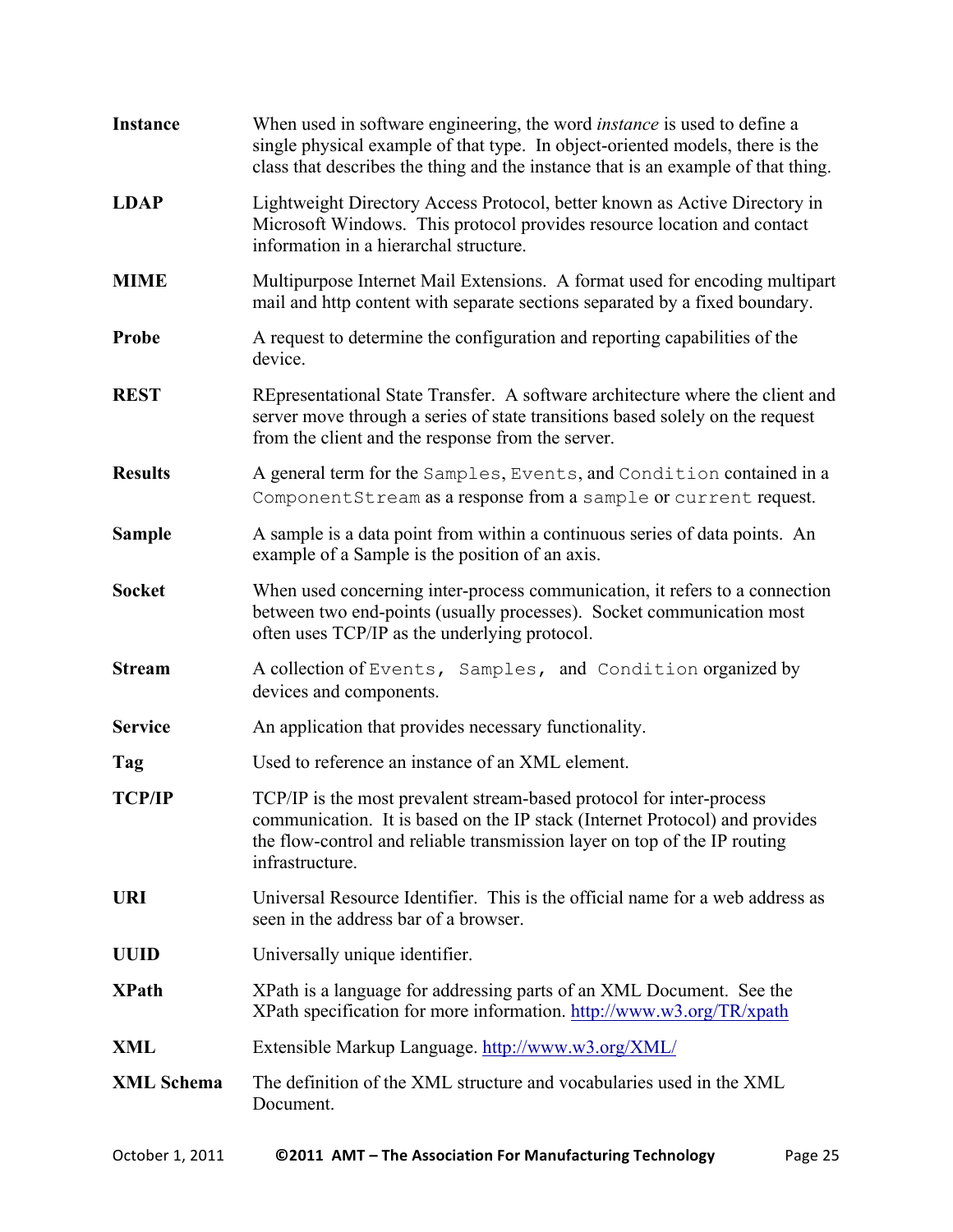- **XML Document** An instance of an XML Schema which has a single root XML element and conforms to the XML specification and schema.
- **XML Element** An element is the central building block of any XML Document. For example, in MTConnect® the Device XML element is specified as <**Device** >...</**Device**>
- **XML NMTOKEN** The data type for XML identifiers. It **MUST** start with a letter, an underscore " " or a colon ":" and then it **MUST** be followed by a letter, a number, or one of the following ".", " $-$ ", ", ", or ":". An NMTOKEN cannot have any spaces or special characters.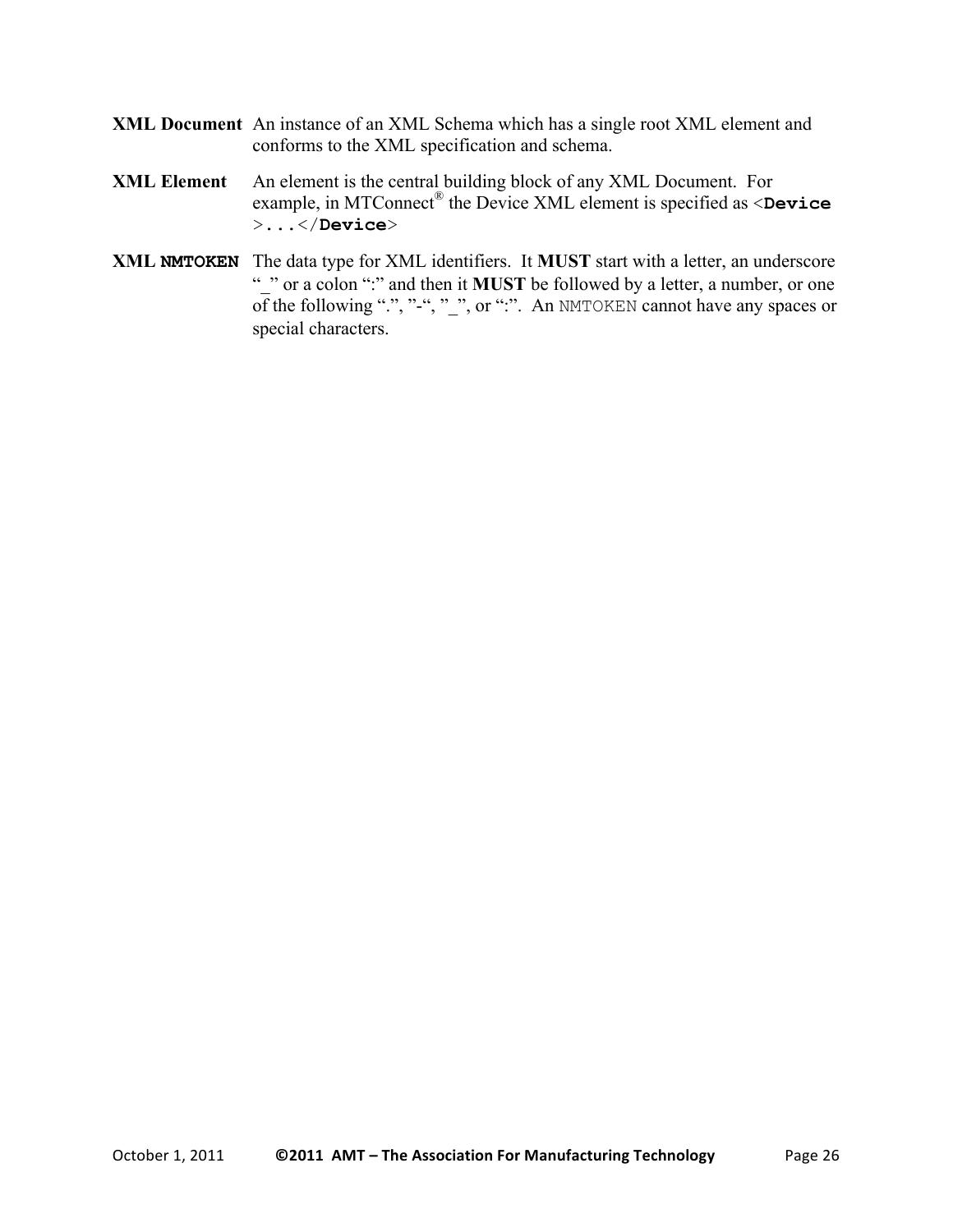## **Appendix B - MTConnect Project Work Sheet**

The attached MTConnect Project Work Sheet is provided as a guideline for gathering the documentation that would be useful for planning a project for implementing a Shop Floor software information system and for preparing for a discussion with 3<sup>rd</sup> Party implementers or integrators. The shop or plant will benefit by collecting as much information as possible to properly define the capabilities of the manufacturing equipment. Where information cannot be determined, it should be noted for future reference.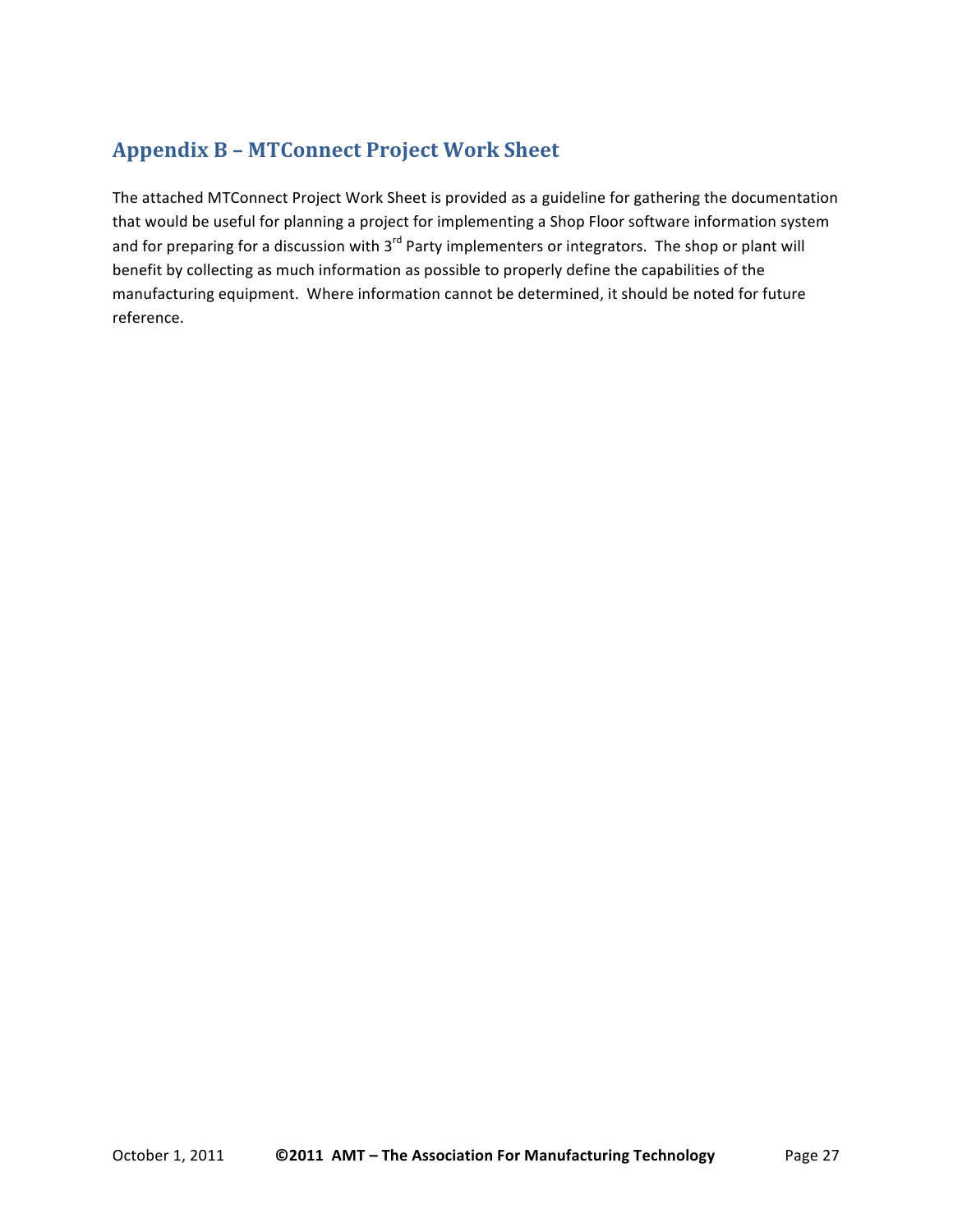# **MTConnect Project Planning Worksheet**

#### Step #1 - Define the Problem That You Are Trying to Solve

Provide a clear and concise description of the problem to be solved. Ask the "Why do I want to know this" question repeatedly until the description of the problem you are trying to solve becomes clear to everyone and is easy to articulate.

Step #2 - What Does Success Look Like?

Clearly define the minimum functionality or information provided by a software information system or the business outcome that defines success for your project.

Define optional stretch targets for additional information or functionality that would be beneficial to the business.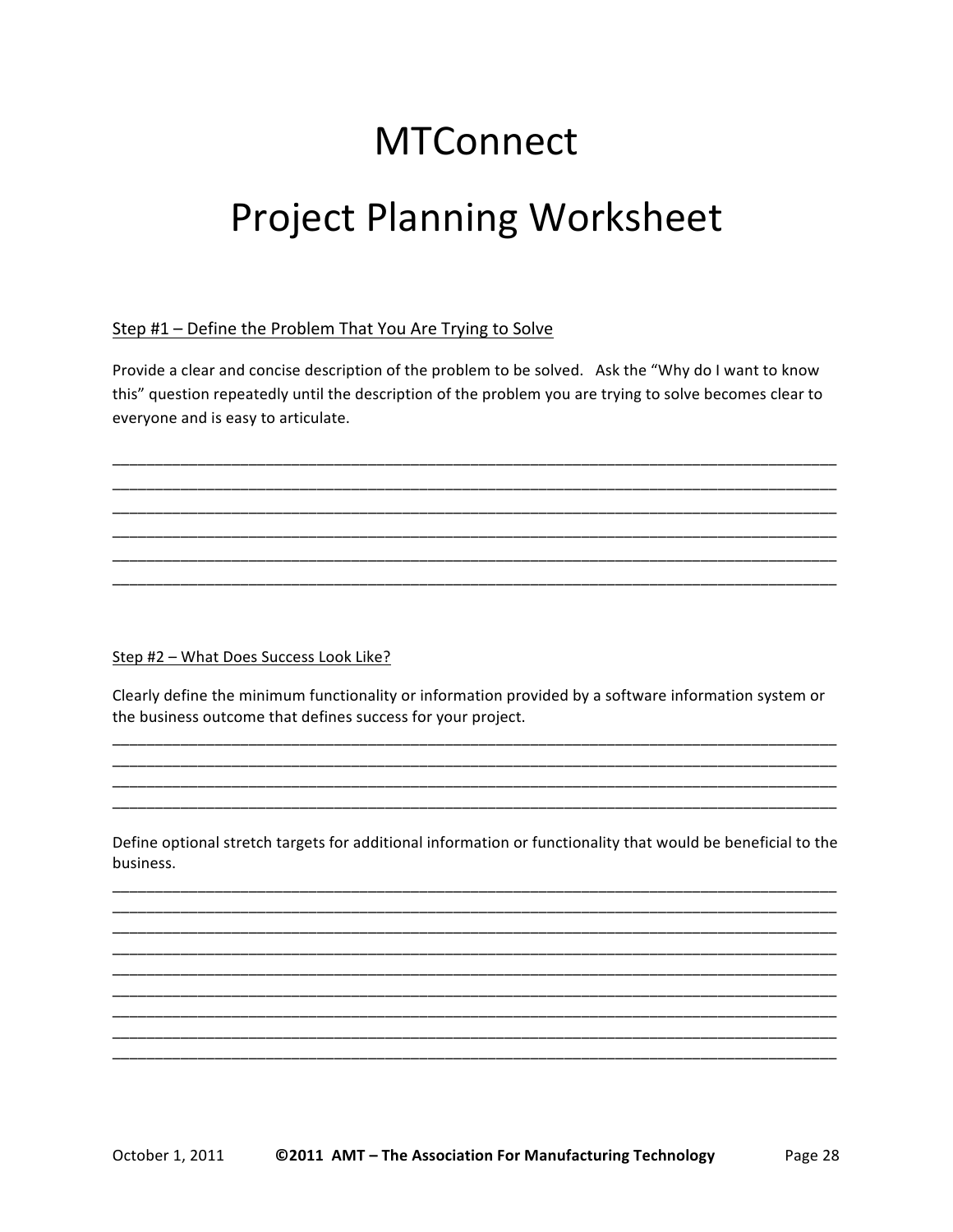#### Step #3 - Define Your Equipment

Complete an Equipment Data Sheet for each piece of equipment to be monitored. Provide as much detail as is readily available. Also use the Equipment Data Sheet to incorporate additional data as it becomes available.

Attach a copy of the Equipment Data Sheet to this Project Planning Worksheet for each piece of equipment that will be required to provide data for this project.

#### Step #4 - Define Limitations/Restraints That Impact Your Project

List any known limitations and restraints that will impact your project. Take care to include both topics that cannot be included in the scope of the project as well as those "Must Haves" that must be included.

Step #5 - List the People in Your Organization Who Will Impact the Project

List all individuals in the organization that will be either directly or indirectly involved in the project. It is also important to document their role as it applies to the project.

| <b>Key Person</b> | Project Role |
|-------------------|--------------|
|                   |              |
|                   |              |
|                   |              |
|                   |              |
|                   |              |
|                   |              |
|                   |              |
|                   |              |
|                   |              |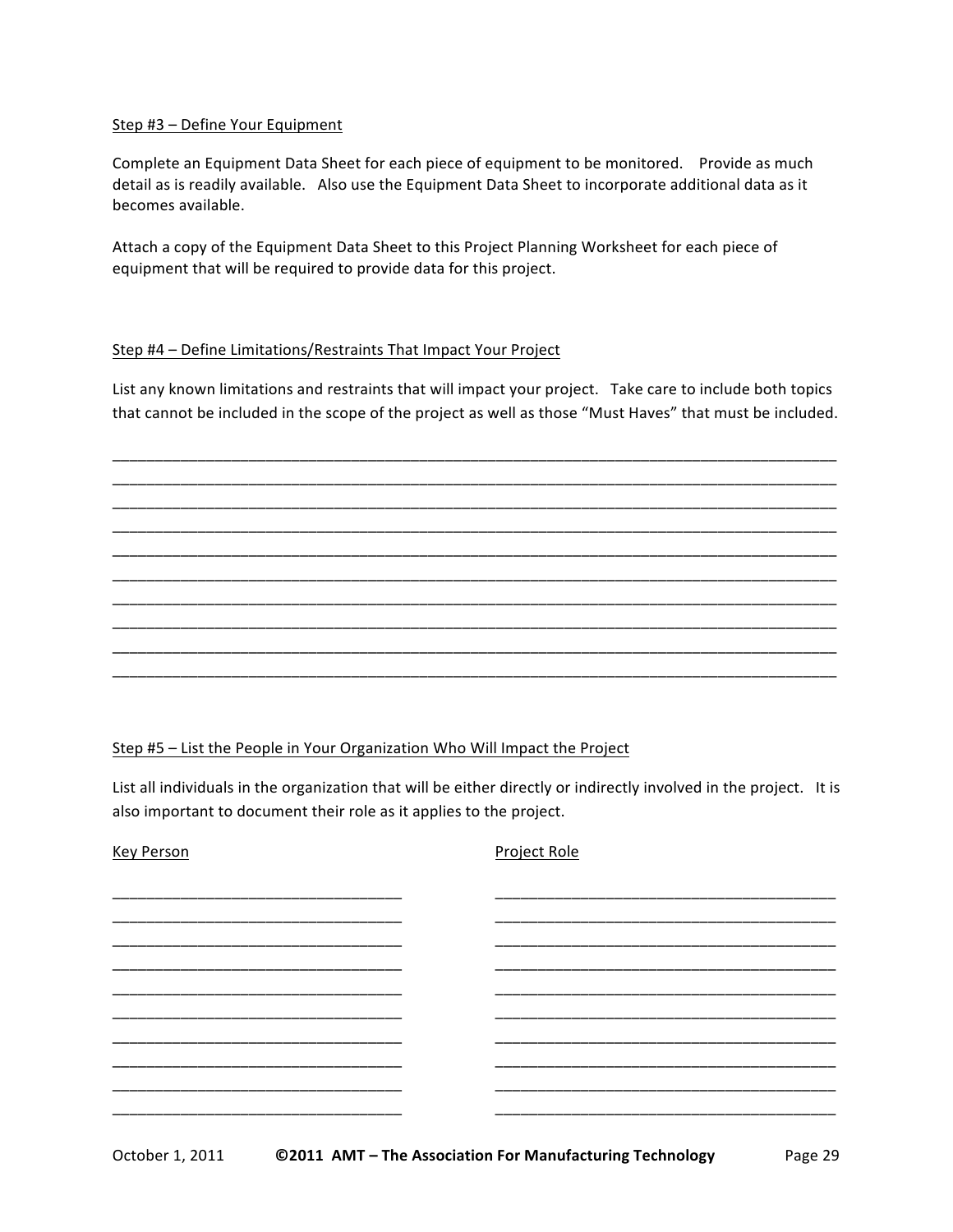## **MTConnect** Equipment Data Sheet

| Equipment Name: _________________________      |                                                                                       |
|------------------------------------------------|---------------------------------------------------------------------------------------|
| Equipment Manufacturer: ______________________ | Serial Number: __________________                                                     |
|                                                |                                                                                       |
| Control System Information:                    |                                                                                       |
|                                                |                                                                                       |
| Other Control System Data:                     | Communication Connection Method: ________________________(i.e. Ethernet, RS232, etc.) |
|                                                |                                                                                       |
|                                                |                                                                                       |

#### Data Types:

| Data Type (Item)               | <b>Required</b> | <b>Available</b> |
|--------------------------------|-----------------|------------------|
|                                |                 |                  |
| <b>Operating Mode (Sample)</b> | X               | X                |
|                                |                 |                  |
|                                |                 |                  |
|                                |                 |                  |
|                                |                 |                  |
|                                |                 |                  |
|                                |                 |                  |
|                                |                 |                  |
|                                |                 |                  |
|                                |                 |                  |
|                                |                 |                  |
|                                |                 |                  |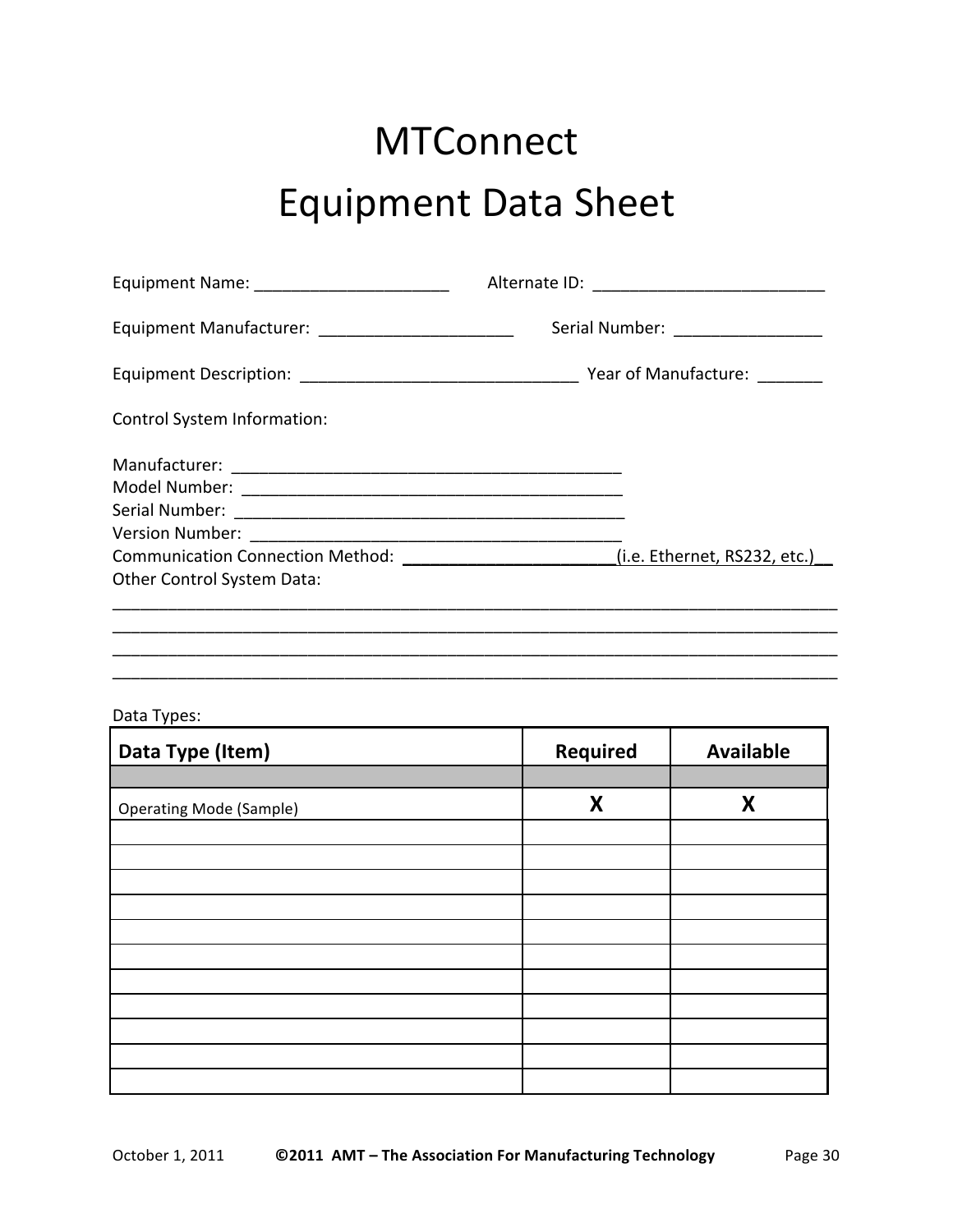## **Appendix\*C – MTConnect\*Data Model\*and\*Data\*Types**

MTConnect presently supports a wide variety of data types required for communicating data from the equipment on your shop floor.

MTConnect uses an XML Data Model to describe a piece of equipment and to provide relevance for each piece of data communicated using the MTConnect Standard. The major equipment components presently defined in the MTConnect standard include:

Controller Path Linear Axes Rotary Axes Tooling Actuators Doors Sensors Systems Hydraulic Pneumatic Lubrication Coolant **Electric** 

In addition to the XML Data Model for a piece of equipment, the MTConnect data dictionary provides three (3) categories of data types used to describe information about the equipment and the machining process. Each piece of information defined in the MTConnect data dictionary is called a DataItem.

The first category of data type is called  $Sample$ . A  $Sample$  is the reading of the value of a continuously variable or analog  $\text{DataItem.}$  A continuous value can be sampled at any point-in-time and will always produce a result. An example of a continuous DataItem is the Linear X axis position.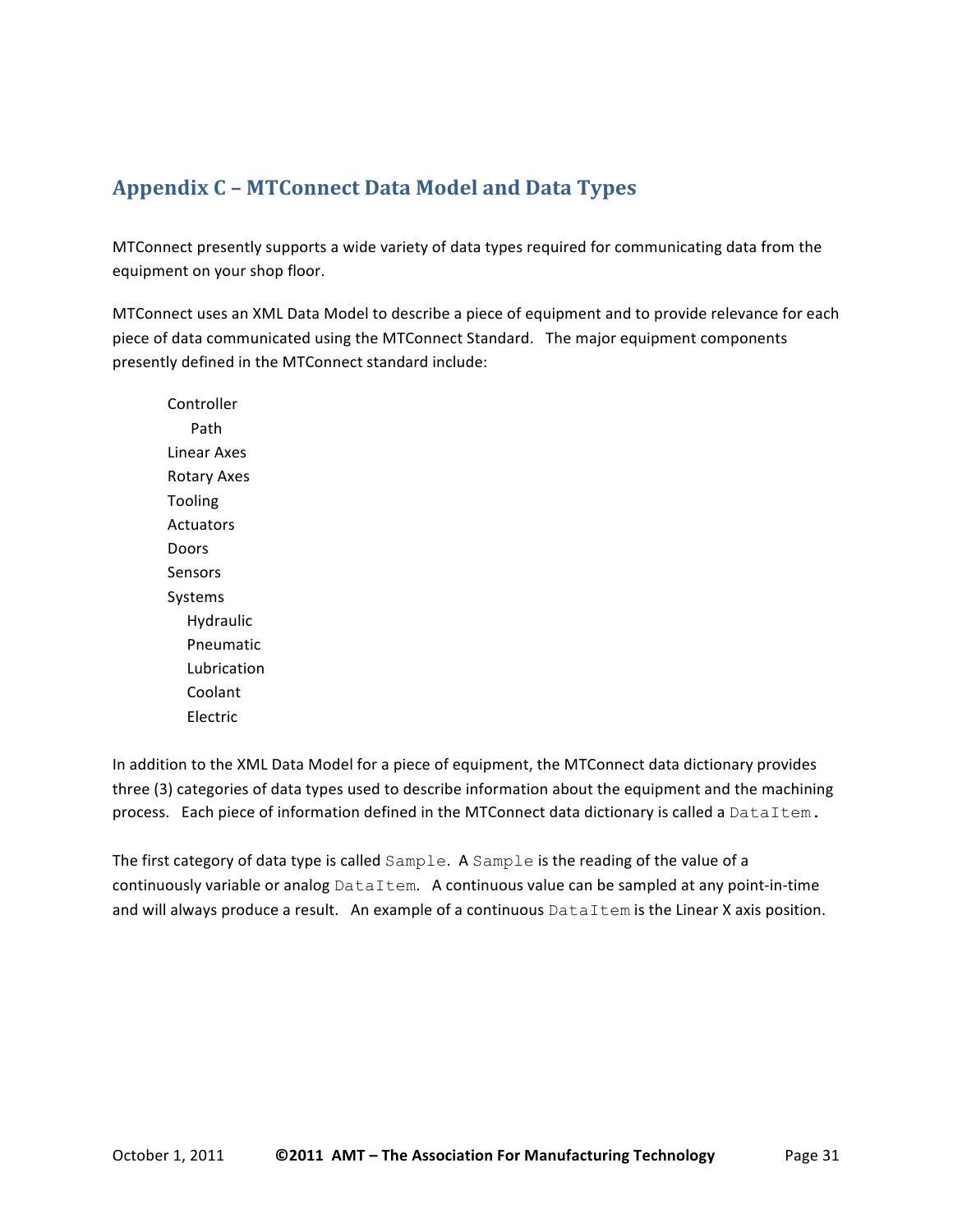Sample category data items that are presently defined in the MTConnect data dictionary include:

| <b>Data Item</b><br>type/subtype | <b>Description</b>                                                                                                 |
|----------------------------------|--------------------------------------------------------------------------------------------------------------------|
| <b>ACCELERATION</b>              | Rate of change of velocity                                                                                         |
| <b>ACCUMULATED TIME</b>          | The measurement of accumulated time associated with a Component                                                    |
|                                  | ANGULAR_ACCELERATIONRate of change of angular velocity.                                                            |
| <b>ANGULAR VELOCITY</b>          | Rate of change of angular position.                                                                                |
| <b>AMPERAGE</b>                  | The measurement of AC Current or a DC current                                                                      |
| ALTERNATING                      | The measurement of alternating current. If not specified further in<br>statistic, defaults to RMS Current          |
| <b>DIRECT</b>                    | The measurement of DC current                                                                                      |
| <b>ANGLE</b>                     | The angular position of a component relative to the parent.                                                        |
| <b>ACTUAL</b>                    | The angular position as read from the physical component.                                                          |
| COMMANDED                        | The angular position computed by the Controller.                                                                   |
| <b>AXIS FEEDRATE</b>             | The feedrate of a linear axis.                                                                                     |
| <b>ACTUAL</b>                    | The actual federate of a linear axis.                                                                              |
| COMMANDED                        | The feedrate as specified in the program.                                                                          |
| OVERRIDE                         | The operator's overridden value. Percent of commanded.                                                             |
| CLOCK TIME                       | The reading of a timing device at a specific point in time. Clock time MUST<br>be reported in W3C ISO 8601 format. |
| <b>CONCENTRATION</b>             | Percentage of one component within a mixture of components                                                         |
| <b>CONDUCTIVITY</b>              | The ability of a material to conduct electricity                                                                   |
| <b>DISPLACEMENT</b>              | The displacement as the change in position of an object                                                            |
| ELECTRICAL ENERGY                | The measurement of electrical energy consumption by a component                                                    |
| FILL LEVEL                       | The measurement of the amount of a substance remaining compared to the<br>planned maximum amount of that substance |
| <b>FLOW</b>                      | The rate of flow of a fluid                                                                                        |
| <b>FREQUENCY</b>                 | The measurement of the number of occurrences of a repeating event per unit<br>time                                 |
| LINEAR FORCE                     | The measure of the push or pull introduced by an actuator or exerted on an<br>object                               |
| <b>LOAD</b>                      | The measurement of the percentage of the standard rating of a device                                               |
| <b>MASS</b>                      | The measurement of the mass of an object(s) or an amount of material                                               |
| <b>PATH FEEDRATE</b>             | The feedrate of the tool path.                                                                                     |
| <b>ACTUAL</b>                    | The three-dimensional feedrate derived from the Controller.                                                        |
| COMMANDED                        | The feedrate as specified in the program                                                                           |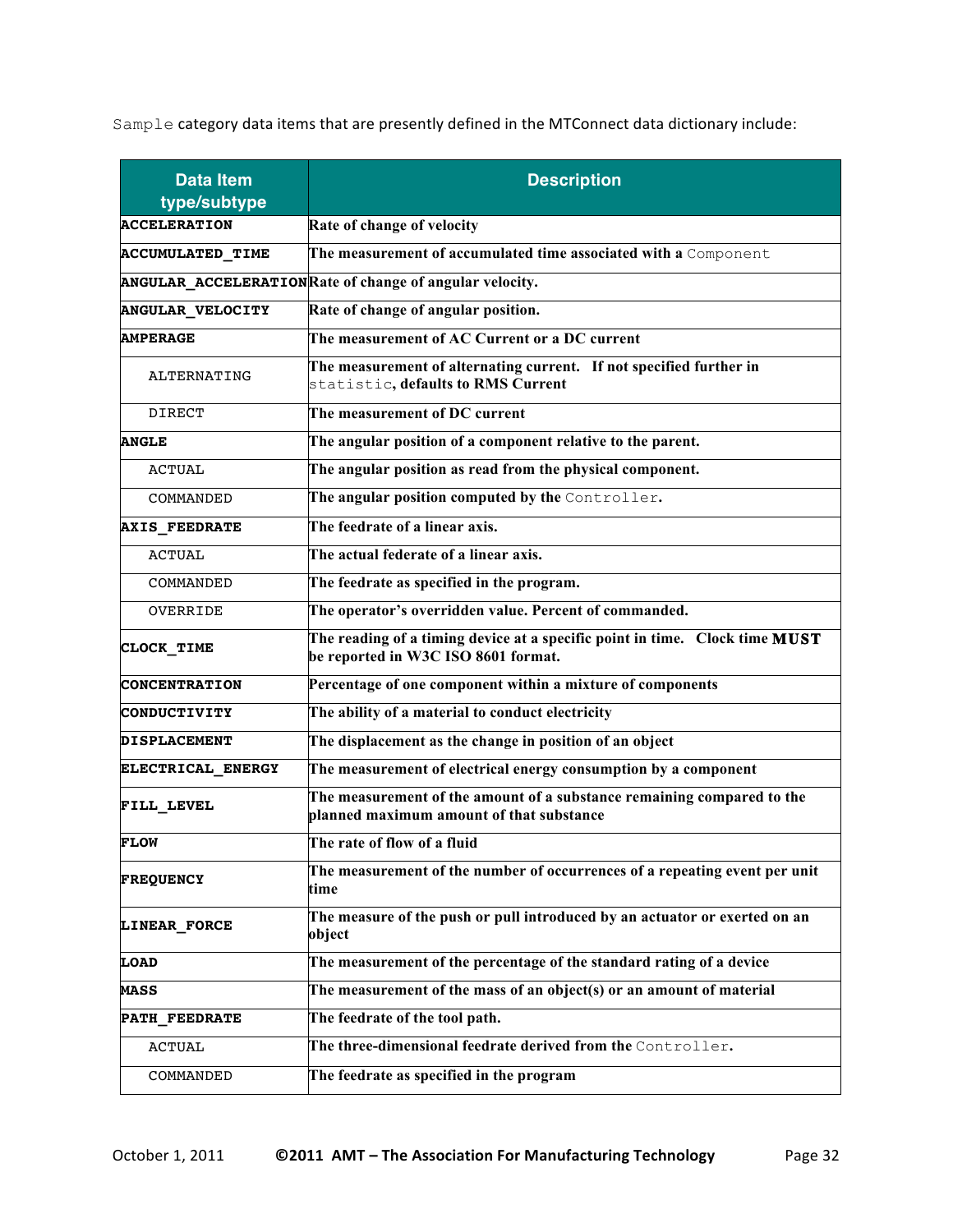| <b>Data Item</b><br>type/subtype | <b>Description</b>                                                                                                                                                                 |
|----------------------------------|------------------------------------------------------------------------------------------------------------------------------------------------------------------------------------|
| <b>OVERRIDE</b>                  | The operator's overridden value. Percent of commanded.                                                                                                                             |
| PATH POSITION                    | The current program control point or program coordinate in WORK<br>coordinates. The coordinate system will revert to MACHINE coordinates if<br>WORK coordinates are not available. |
| <b>ACTUAL</b>                    | The position of the Component as read from the device.                                                                                                                             |
| COMMANDED                        | The position computed by the Controller.                                                                                                                                           |
| <b>TARGET</b>                    | The target position for the movement.                                                                                                                                              |
| PROBE                            | The position provided by a probe                                                                                                                                                   |
| PH                               | The measure of the acidity or alkalinity.                                                                                                                                          |
| <b>POSITION</b>                  | The position of the Component. Defaults to MACHINE coordinates.                                                                                                                    |
| <b>ACTUAL</b>                    | The position of the Component.                                                                                                                                                     |
| COMMANDED                        | The position as given by the Controller.                                                                                                                                           |
| TARGET                           | The target position for the movement.                                                                                                                                              |
| <b>POWER FACTOR</b>              | The measurement of the ratio of real power flowing to a load to the apparent<br>power in that AC circuit.                                                                          |
| <b>PRESSURE</b>                  | The force per unit area exerted by a gas or liquid                                                                                                                                 |
| <b>RESISTANCE</b>                | The measurement of the degree to which an object opposes an electric current<br>through it                                                                                         |
| ROTARY_VELOCITY                  | The rotational speed of a rotary axis.                                                                                                                                             |
| <b>ACTUAL</b>                    | The rotational speed the rotary axis is spinning at. ROTARY MODE MUST be<br>SPINDLE.                                                                                               |
| COMMANDED                        | The rotational speed as specified in the program.                                                                                                                                  |
| OVERRIDE                         | The operator's overridden value. Percent of commanded.                                                                                                                             |
| <b>SOUND LEVEL</b>               | Measurement of a sound level or sound pressure level relative to atmospheric<br>pressure                                                                                           |
| NO SCALE                         | No weighting factor on the frequency scale                                                                                                                                         |
| A_SCALE                          | A Scale weighting factor. This is the default weighting factor if no factor is<br>specified                                                                                        |
| <b>B SCALE</b>                   | <b>B</b> Scale weighting factor                                                                                                                                                    |
| $C$ <sub>_</sub> SCALE           | C Scale weighting factor                                                                                                                                                           |
| D_SCALE                          | D Scale weighting factor                                                                                                                                                           |
| <b>STRAIN</b>                    | Strain is the amount of deformation per unit length of an object when a load is<br>applied.                                                                                        |
| <b>TEMPERATURE</b>               | The measurement of temperature                                                                                                                                                     |
| TILT                             | A measurement of angular displacement                                                                                                                                              |
| <b>TORQUE</b>                    | The turning force exerted on an object or by an object                                                                                                                             |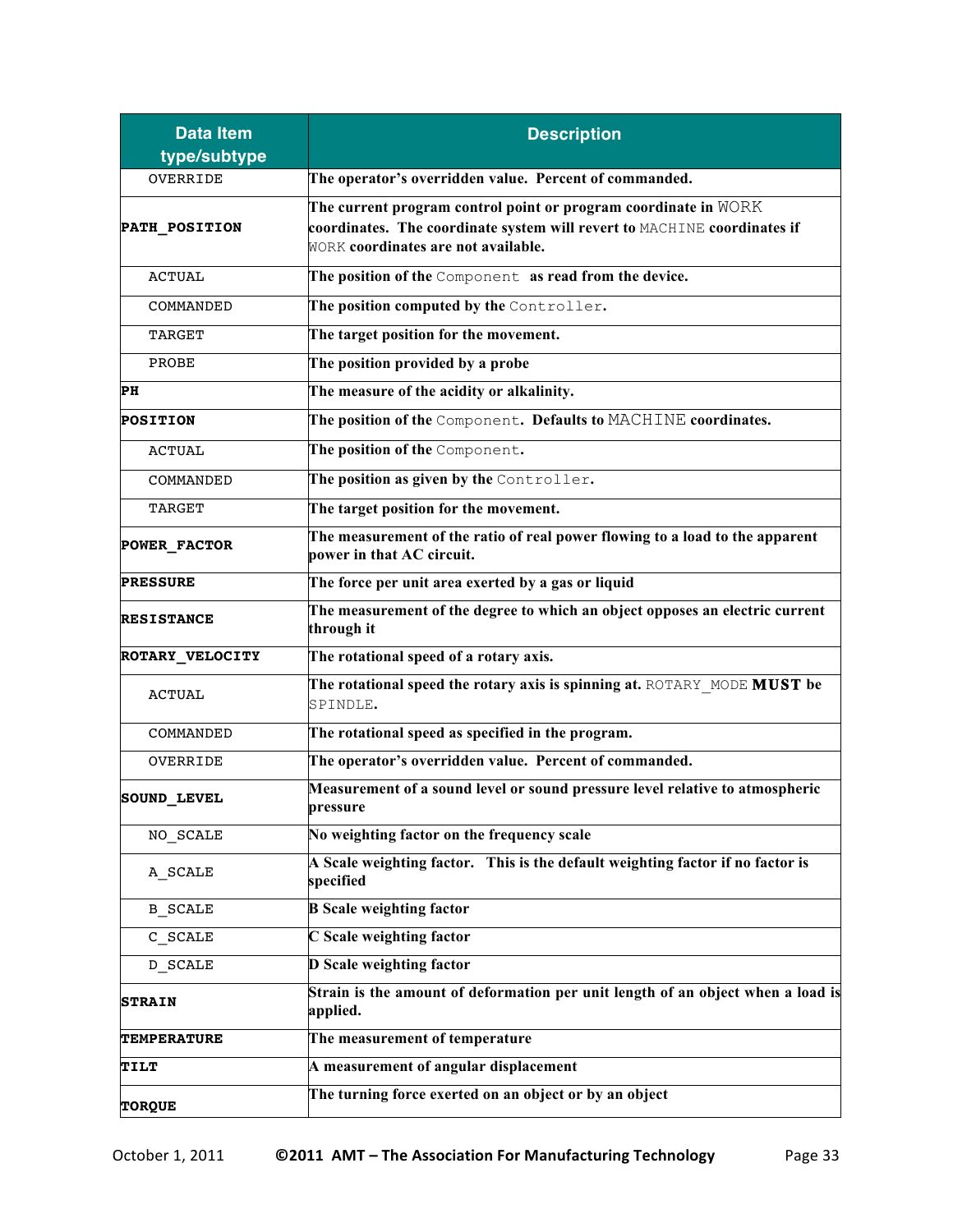| Data Item<br>type/subtype | <b>Description</b>                                                                                                                                                     |
|---------------------------|------------------------------------------------------------------------------------------------------------------------------------------------------------------------|
| <b>VOLT AMPERE</b>        | The measure of the apparent power in an electrical circuit, equal to the product<br>of root-mean-square (RMS) voltage and RMS current' (commonly referred to<br>as VA) |
| VOLT AMPERE REACTIVE      | The measurement of reactive power in an AC electrical circuit (commonly<br>referred to as var)                                                                         |
| <b>VELOCITY</b>           | The rate of change of position.                                                                                                                                        |
| <b>VISCOSITY</b>          | A measurement of a fluid's resistance to flow                                                                                                                          |
| <b>VOLTAGE</b>            | The measurement of electrical potential between two points                                                                                                             |
| ALTERNATING               | The measurement of alternating voltage. If not specified further in<br>statistic, defaults to RMS voltage                                                              |
| <b>DIRECT</b>             | The measurement of DC voltage                                                                                                                                          |
| <b>WATTAGE</b>            | The measurement of power consumed or dissipated by an electrical circuit or<br>device                                                                                  |

The next data type is called Event. An Event comprises discrete information from the device. There are two types of Event: those representing state, with two or more discrete values; and those representing messages that contain plain text data. An example of a state type  $Event$  is a Door State that can be either OPEN, UNLATCHED, or CLOSED. An example of a message type Event is a PROGRAM that can be any valid string of characters. A DataItem of category Event does not have intermediate values that vary over time, as does Sample. An Event can be thought of as information that if taken at any point in time represents the current state of the device.

Event category data items that are presently defined in the MTConnect data dictionary include:

| <b>Data Item</b><br>type/subtype | <b>Description</b>                                                                                                                                                                                                                                                                                                                                                                             |
|----------------------------------|------------------------------------------------------------------------------------------------------------------------------------------------------------------------------------------------------------------------------------------------------------------------------------------------------------------------------------------------------------------------------------------------|
| <b>ACTUATOR STATE</b>            | The state of the Actuator - ACTIVE or INACTIVE.                                                                                                                                                                                                                                                                                                                                                |
| <b>ACTIVE AXES</b>               | The set of axes associated with a Path that the Controller is controlling. If this<br>DataItem is not provided, it will be assumed the Controller is controlling all axes.                                                                                                                                                                                                                     |
| <b>AVAILABILITY</b>              | Represents the ability of a Component to communicate. This MUST be provided for a<br>Device and MAY be provided for any other Component. AVAILABLE or<br>UNAVAILABLE.                                                                                                                                                                                                                          |
| <b>AXIS COUPLING</b>             | Describes the way the axes will be associated to each other. This is used in conjunction with<br>COUPLED AXES to indicate the way they are interacting. The possible values are: TANDEM,<br>SYNCHRONOUS, MASTER, and SLAVE. The coupling <b>MUST</b> be viewed from the<br>perspective of the axis; therefore a MASTER coupling indicates that this axis is the master of<br>the COUPLED AXES. |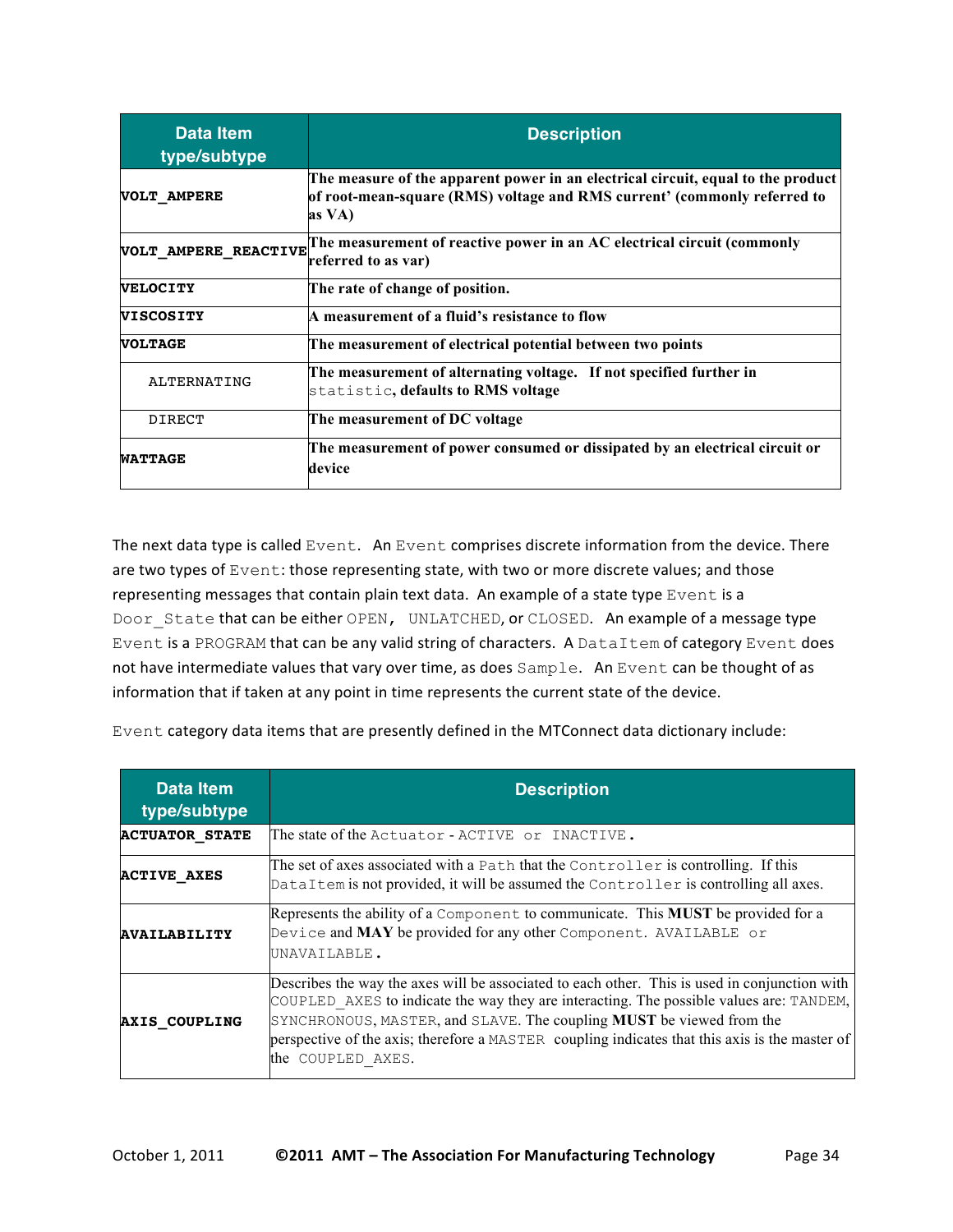| <b>Data Item</b><br>type/subtype | <b>Description</b>                                                                                                                                                                          |
|----------------------------------|---------------------------------------------------------------------------------------------------------------------------------------------------------------------------------------------|
| <b>BLOCK</b>                     | The block of code being executed. Block contains the entire expression for a line of<br>program code.                                                                                       |
| CONTROLLER MODE                  | The current mode of the Controller. AUTOMATIC, MANUAL,<br>MANUAL DATA INPUT, or SEMI AUTOMATIC.                                                                                             |
| COUPLED AXES                     | Refers to the set of associated axes. The value will be a space delimited set of axes names.                                                                                                |
| <b>DIRECTION</b>                 | The direction of motion. CLOCKWISE or COUNTER CLOCKWISE                                                                                                                                     |
| <b>ROTARY</b>                    | The rotational direction of a rotary device using the right hand rule convention.<br>CLOCKWISE Or COUNTER CLOCKWISE                                                                         |
| LINEAR                           | The direction of motion of a linear device. POSTIVE or NEGATIVE                                                                                                                             |
| <b>DOOR STATE</b>                | The opened or closed state of the door. OPEN, UNLATCHED, or CLOSED.                                                                                                                         |
| <b>EMERGENCY STOP</b>            | The current state of the emergency stop actuator. ARMED (the circuit is complete and the<br>device is operating) or TRIGGERED (the circuit is open and the device MUST cease<br>operation). |
| <b>EXECUTION</b>                 | The execution status of the Controller. READY, ACTIVE, INTERRUPTED,<br>FEED HOLD, Or STOPPED                                                                                                |
| LINE                             | The current line of code being executed                                                                                                                                                     |
| MAXIMUM                          | The maximum line number of the code being executed.                                                                                                                                         |
| MINIMUM                          | The minimum line number of the code being executed.                                                                                                                                         |
| <b>MESSAGE</b>                   | An uninterpreted textual notification.                                                                                                                                                      |
| PALLET_ID                        | The identifier for the pallet currently in use for a given Path                                                                                                                             |
| PART COUNT                       | The current count of parts produced as represented by the Controller.                                                                                                                       |
| ALL                              | The count of all the parts produced. If the subtype is not given, this is the default.                                                                                                      |
| GOOD                             | Indicates the count of correct parts made.                                                                                                                                                  |
| <b>BAD</b>                       | Indicates the count of incorrect parts produced.                                                                                                                                            |
| PART_ID                          | An identifier of the current part in the device                                                                                                                                             |
| <b>PATH MODE</b>                 | The operational mode for this Path. SYNCHRONOUS, MIRROR, OF INDEPENDENT.<br>Default value is INDEPENDENT if not specified.                                                                  |
| <b>POWER STATE</b>               | The ON or OFF status of the Component.                                                                                                                                                      |
| LINE                             | The state of the high voltage line.                                                                                                                                                         |
| CONTROL                          | The state of the low power line.                                                                                                                                                            |
| <b>PROGRAM</b>                   | The name of the program being executed                                                                                                                                                      |
| <b>ROTARY MODE</b>               | The mode for the Rotary axis. SPINDLE, INDEX, or CONTOUR.                                                                                                                                   |
| <b>TOOL_ASSET_ID</b>             | The identifier of the tool currently in use for a given Path                                                                                                                                |
| <b>WORKHOLDING_ID</b>            | The identifier for the workholding currently in use for a given Path                                                                                                                        |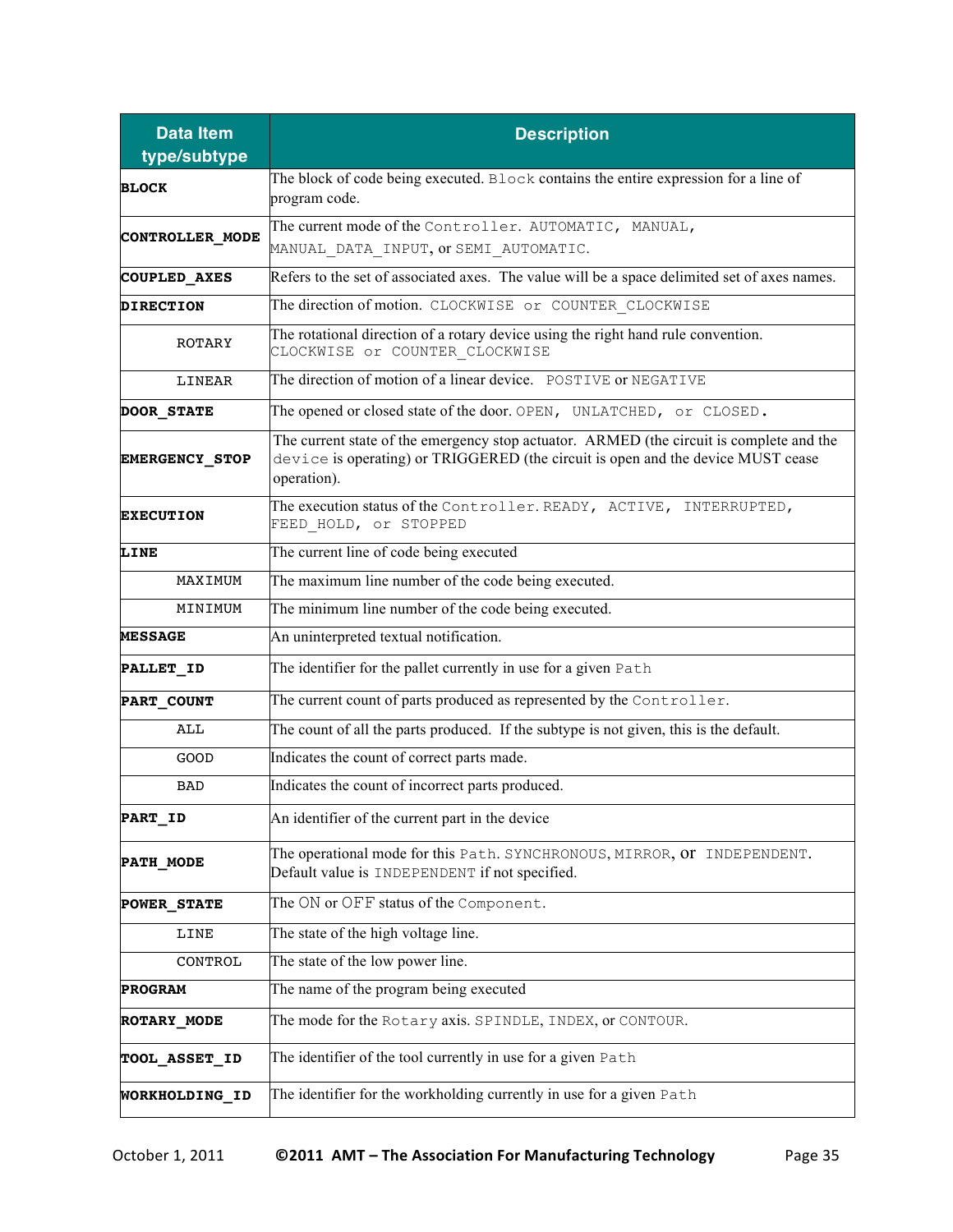The third data type is called Condition. A Condition communicates the device's health and ability to function. A DataItem of category Condition can be one of UNAVAILABLE, NORMAL, WARNING, or FAULT.

| Data Item type/<br>qualifier | <b>Description</b>                                                                |
|------------------------------|-----------------------------------------------------------------------------------|
| <b>ACCELERATION</b>          | Rate of Change of Velocity                                                        |
| ACCUMULATED_TIME             | The measurement of accumulated time associated with a Component                   |
| <b>ACTUATOR</b>              | An actuator related condition.                                                    |
| <b>AMPERAGE</b>              | A high or low condition for the electrical current.                               |
| <b>ANGLE</b>                 | The angular position of a Component.                                              |
| <b>ANGULAR-ACCELERATION</b>  | Rate of change of angular velocity.                                               |
| ANGULAR_VELOCITY             | Rate of change of angular position                                                |
| COMMUNICATIONS               | A communications failure indicator.                                               |
| <b>CONCENTRATION</b>         | Percentage of one ingredient within a mixture of ingredients                      |
| CONDUCTIVITY                 | The ability of a material to conduct electricity                                  |
| <b>DATA_RANGE</b>            | Information provided is outside of expected value range                           |
| <b>DIRECTION</b>             | The direction of motion of a Component                                            |
| <b>DISPLACEMENT</b>          | The change in position of an object                                               |
| ELECTRICAL ENERGY            | The measurement of electrical energy consumption by a Component                   |
| FILL_LEVEL                   | Represents the amount of a substance remaining compared to the planned            |
|                              | maximum amount of that substance                                                  |
| <b>FLOW</b>                  | The rate of flow of a fluid                                                       |
| <b>FREQUENCY</b>             | The number of occurrences of a repeating event per unit time                      |
| <b>HARDWARE</b>              | The hardware subsystem of the Component's operation condition.                    |
| LINEAR_FORCE                 | The measure of the push or pull introduced by an actuator or exerted by an object |
| <b>LOAD</b>                  | The measure of the percentage of the standard rating of a device                  |
| LOGIC_PROGRAM                | An error occurred in the logic program or PLC (programmable logic controller).    |
| <b>MASS</b>                  | The measurement of the mass of an object(s) or an amount of material              |
| MOTION PROGRAM               | An error occurred in the motion program.                                          |
| PATH_FEEDRATE                | The federate of the tool path                                                     |
| <b>PATH_POSITION</b>         | The current control point of the path                                             |
| PH                           | The measure of acidity or alkalinity                                              |
| <b>POSITION</b>              | The position of a Component.                                                      |

Condition category data items that are presently defined in the MTConnect data dictionary include: